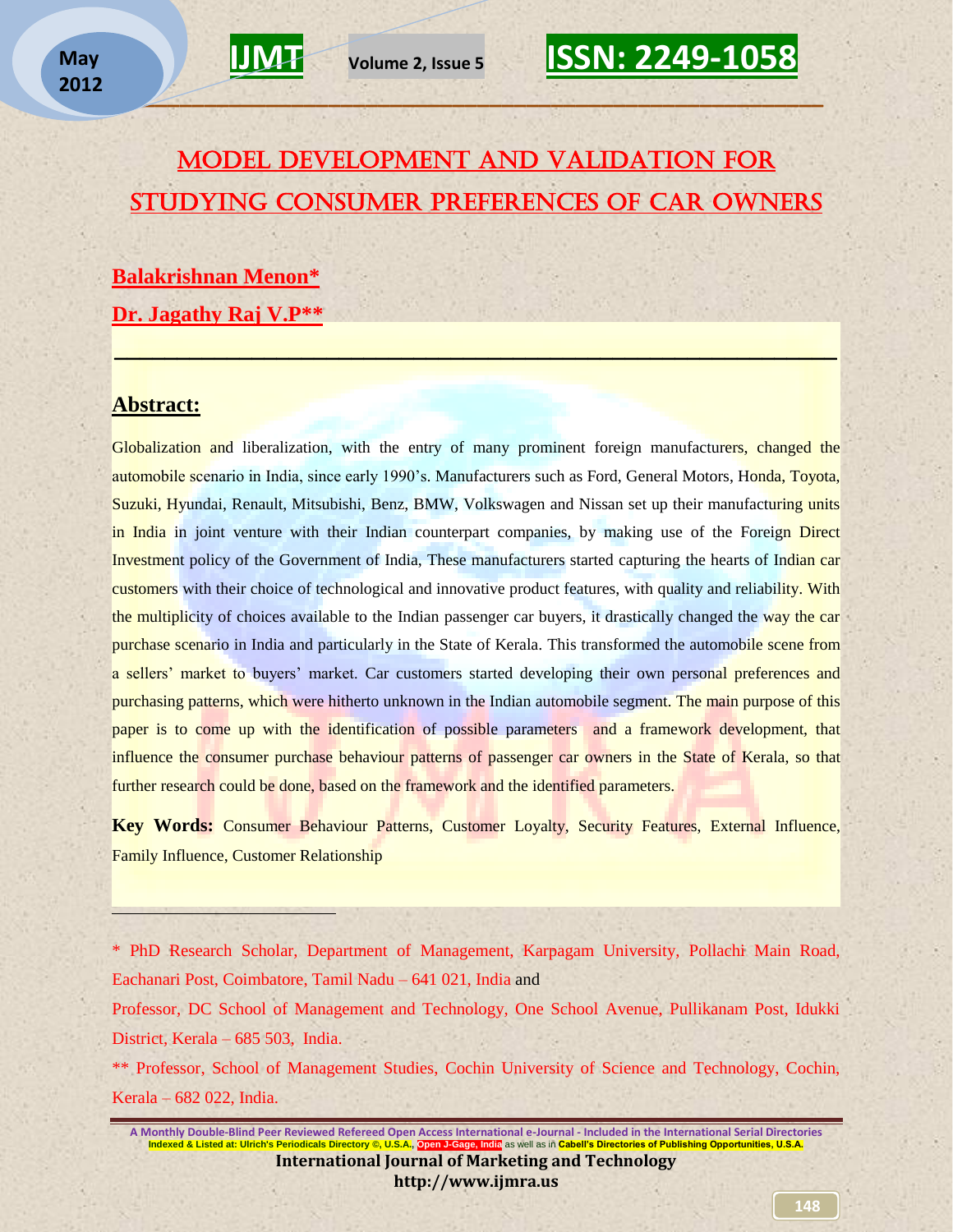### **1. Introduction:**

In India, till early eighties, consumers had very limited options for passenger cars. The Automobile Industry has been in the booming phase for the past 10 years, on the strength of the Indian Government's liberalized economy policy and freedom from the License Raj. The Government of India allowed Foreign Joint Venture in the industry since early 1990, which saw many automobile giants entering the Indian market with their models, readily available, without much waiting time for the delivery. Sudden interest of major global players has made Indian auto industry very competitive, as India provides twin benefit of ready market and low cost manufacturing base for them. With the explosion of the automobile industry, due to its globalization and liberalization, car manufacturers introduced much innovative and technological advancement in their models. Customers have started thinking to change over to the new models of cars, with related ease than before, to suit their changing life styles.

**\_\_\_\_\_\_\_\_\_\_\_\_\_\_\_\_\_\_\_\_\_\_\_\_\_\_\_\_\_\_\_\_\_\_\_\_\_\_\_\_\_\_\_\_\_\_\_\_\_\_\_\_\_\_\_\_\_\_** 

Automobile Industry in India is growing in a very high rate with more than 1 million passenger vehicle sales per annum and overall 10-15% growth annually. Now more and more foreign manufacturers are coming to India and existing companies are coming up with new models. India's automotive industry is now \$34 billion worth and expected to grow \$145 billion in another 10 years. Indian Automobile industry is the tenth largest in the world with an annual production of approximately 2 million units. In passenger vehicle segment, still Maruti Suzuki is the leader with around 50%, market share followed by Hyundai Motors with 19% and Tata Motors with 16%. Other players in this segment are Honda Siel Cars and Ford India Pvt. Ltd, Toyota, General Motors etc. Accordingly to Society of Indian Manufacturers (SIAM), sales of passenger vehicles segment grew by 31.34 percent in 2010. In 2011, analysts predict that the sales momentum to continue and may achieve a growth rate of 20-25 percent in the passenger vehicle segment alone.

The proposed study is planned to be conducted in the State of Kerala. Kerala is billed as a consumer State by both manufacturers and marketers. The State with its limited land availability does not have much of a production capability in the State. However, manufacturers and marketers treat Kerala as a test market, as the people of the State display high consumerist tendencies in their purchase behaviour. Consumerism in the state is also attributed to high literacy and booming economic conditions, in the middle class, due to the inflow of foreign

**A Monthly Double-Blind Peer Reviewed Refereed Open Access International e-Journal - Included in the International Serial Directories Indexed & Listed at: Ulrich's Periodicals Directory ©, U.S.A. International Journal of Marketing and Technology http://www.ijmra.us**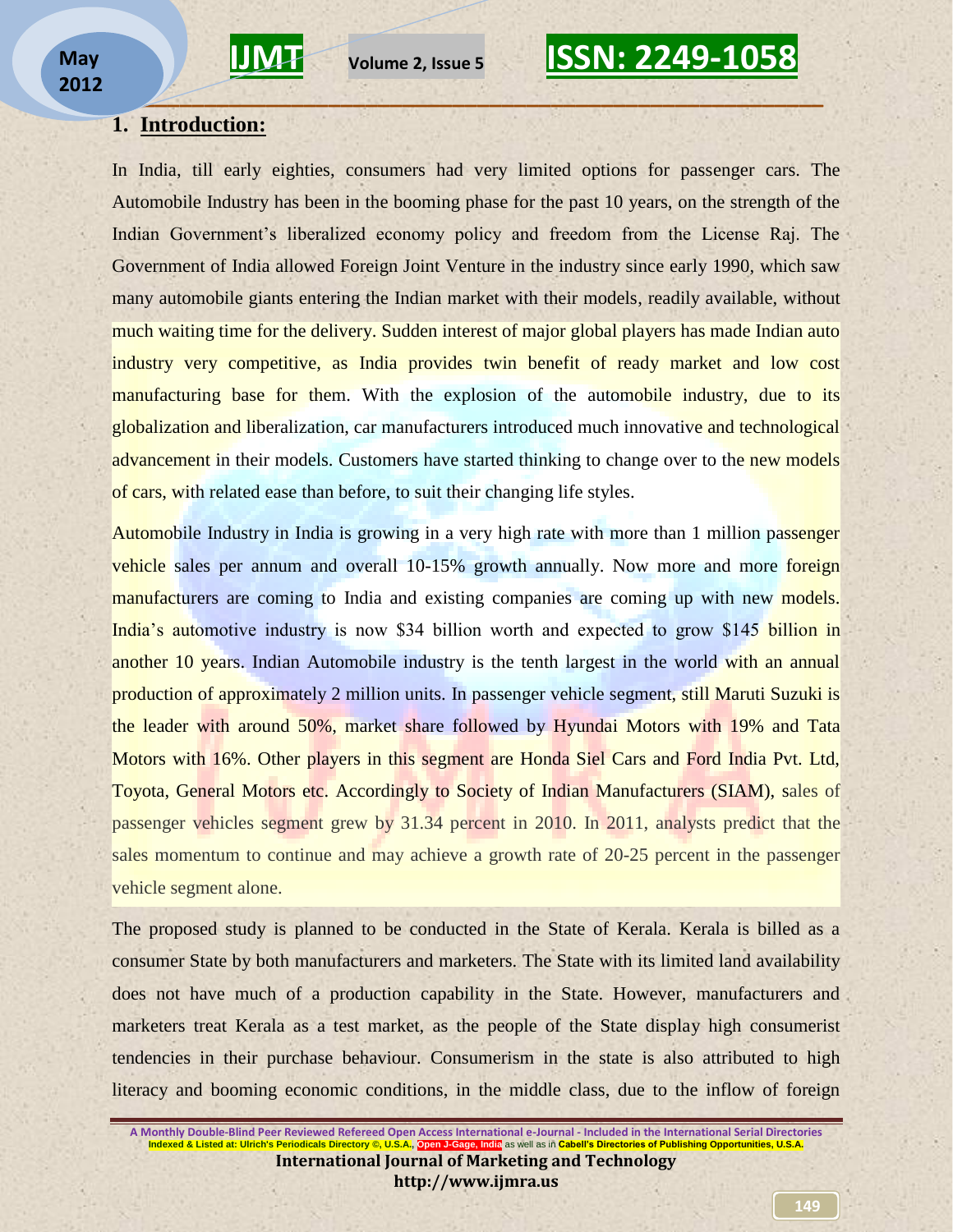money predominantly from gulf, US and European countries. Any new model of the car can be easily spotted in the cities of the State. About 1.2 million passenger cars were sold in the State in the last four years, meaning 0.3 million units per year, approximately. This is about 30% of the car sales in India, which talks clearly about the huge potential of passenger car market segment in the State.

**\_\_\_\_\_\_\_\_\_\_\_\_\_\_\_\_\_\_\_\_\_\_\_\_\_\_\_\_\_\_\_\_\_\_\_\_\_\_\_\_\_\_\_\_\_\_\_\_\_\_\_\_\_\_\_\_\_\_** 

The researcher evaluated various secondary studies conducted on the consumers of passenger car in different parts of India and specifically in the State of Kerala. The following are some of the studies and their relevance to the researcher"s area of research.

Sagar, Ambuj and Chandra (2004) discuss in their approach paper, as to how the Indian car industry has advanced technologically, driven by a confluence of factors such as intense competition, demanding consumer preferences, government policies (especially tightening emission standards), and the global strategies of the various players. They elaborate that cars manufactured in India are based on designs, incorporating advanced technologies, that are often comparable with those available globally and Indian car exports are also growing.

Mukherjee and Sastry (1996) discuss that penetration of passenger cars in rural and semi-urban areas is extremely low and could provide fresh markets. They opinion that new entrants will have to deal with uncertainty of demand, different and evolving customer needs, a relatively poor supplier base, a market crowded with competition and industry wide capacity shortages. They see the prospect of India emerging as a significant manufacturing base for exports. They conclude that in the highly price sensitive market, reduction of prices because of lower duties and taxes and progressive indigenization, and rising middle class incomes are likely to further increase industry growth rates.

There have been a few studies in Kerala n the consumer behavioural aspects of passenger cars. In a study conducted by the newspaper (Malayala Manorama, 2008) reveals that people will normally like and go for cars with low cost on the one end, whereas another set of high income group of people prefer the costly cars.

Pillai (2009) reported that the car sales are getting into a steady stage, in the month of December 2008. In spite of the general slump in automobile market, the used car segment has not taken much of a beating. Many of the dealers reported steady sales in December 2008, contrary to the negative sales in the previous few months. This is attributed to the package announced by the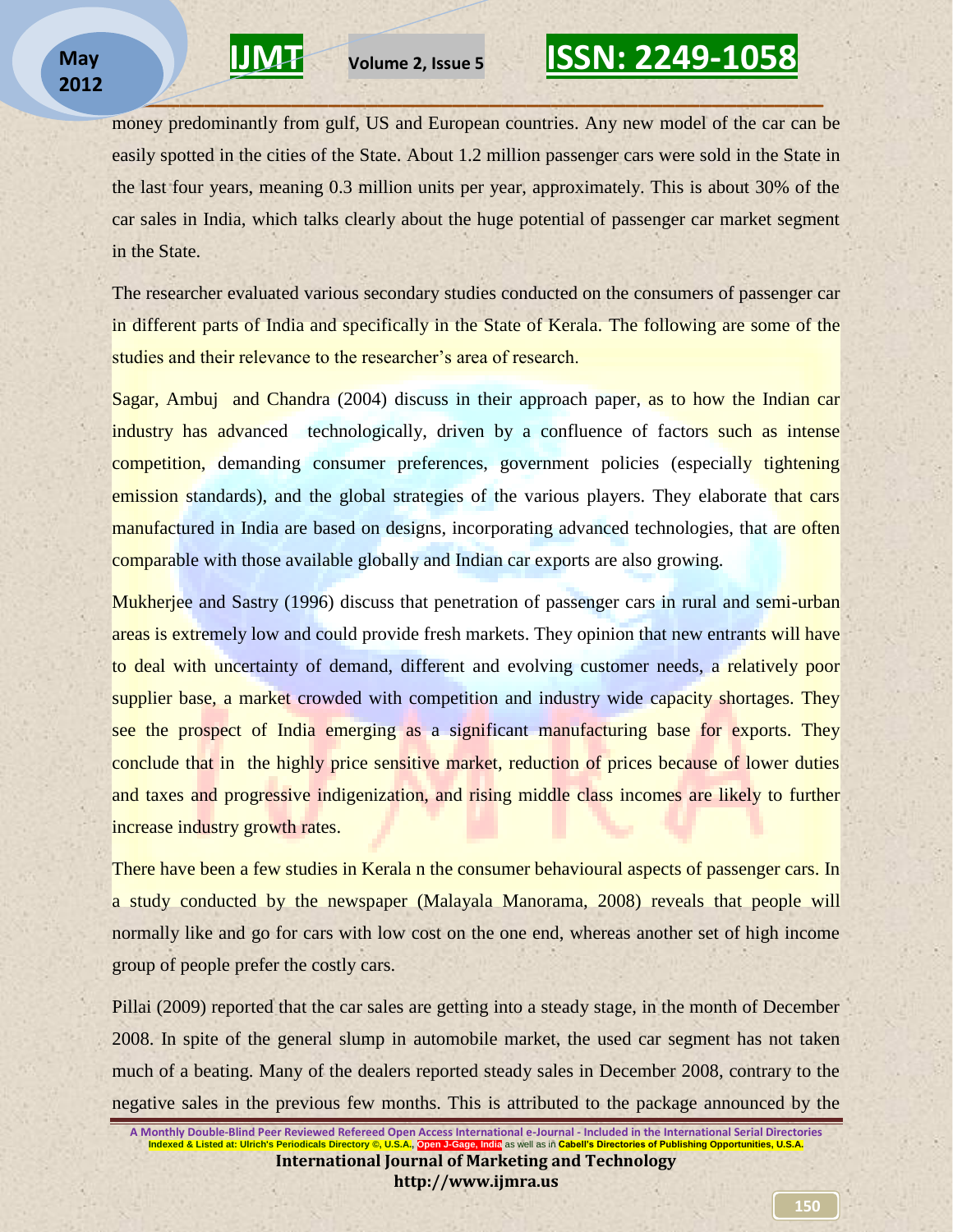Government of India for the automobile industry in terms of reduction in the excise duty of cars, and attractive packages announced by the car manufacturers.

**\_\_\_\_\_\_\_\_\_\_\_\_\_\_\_\_\_\_\_\_\_\_\_\_\_\_\_\_\_\_\_\_\_\_\_\_\_\_\_\_\_\_\_\_\_\_\_\_\_\_\_\_\_\_\_\_\_\_** 

As per Kotwal (2009), face off buyers now prefer to have cars with the space, comfort and luxury of a mid size saloon or sedan. With the growing affluence and technological advancement, there develops a certain maturity in taste, as evidenced by the growing popularity of the Indian Hatchback market. The "third box" or the boot space does not seem to have the same importance, which it once had. Many customers buy cars with the space and comfort, less the boot, as it is easy to negotiate in our ever-increasing congested cities. That is where the premium hatchback commands a respect in its segment. Though they are costing more money, customers buy them for their practicality and comfort they offer, without sacrificing the feelgood factor.

Kumar (2009) in 'Business Manorama' and "Auto Focus" reported identically in The Hindu (2009) that the passenger car market is coming out of the economic slow-down phenomenon being witnessed all over the World. Jeevan Kumar further reported that manufacturers have adopted a strategy to introduce new and modified edition of the existing models in the market in the coming months, to smarten the market, which gives a positive signal to the car industry in general. Due to various measures implemented by the Reserve Bank of India to support the economy and boost up the demand, Indian banks have reduced the interest rate for car loans, which gives a hope for the industry. While the new generation banks in the private sector concentrate their car financing activities in the cities, Public Sector Banks are turning the heat on, in the small and medium towns and rural area, where they have more coverage and influence, as reported by Ajit (2009).

#### **1.1 Rationale and Significance of the Study**

The automobile market is getting saturated with many models of passenger cars, competing against each other, in sharp contrast to the monopolistic industry behavior, which was prevalent till late 80"s. It requires tremendous amount of marketing efforts to keep and grow their market share in this scenario, by adopting quite innovative features and value added services, which are very attractive to the customers. Companies are adopting new methods to see, if small families using the two wheelers, can be converted into the car buyers.

**A Monthly Double-Blind Peer Reviewed Refereed Open Access International e-Journal - Included in the International Serial Directories Indexed & Listed at: Ulrich's Periodicals Directory ©, U.S.A., Open J-Gage, India** as well as in **Cabell's Directories of Publishing Opportunities, U.S.A. International Journal of Marketing and Technology http://www.ijmra.us**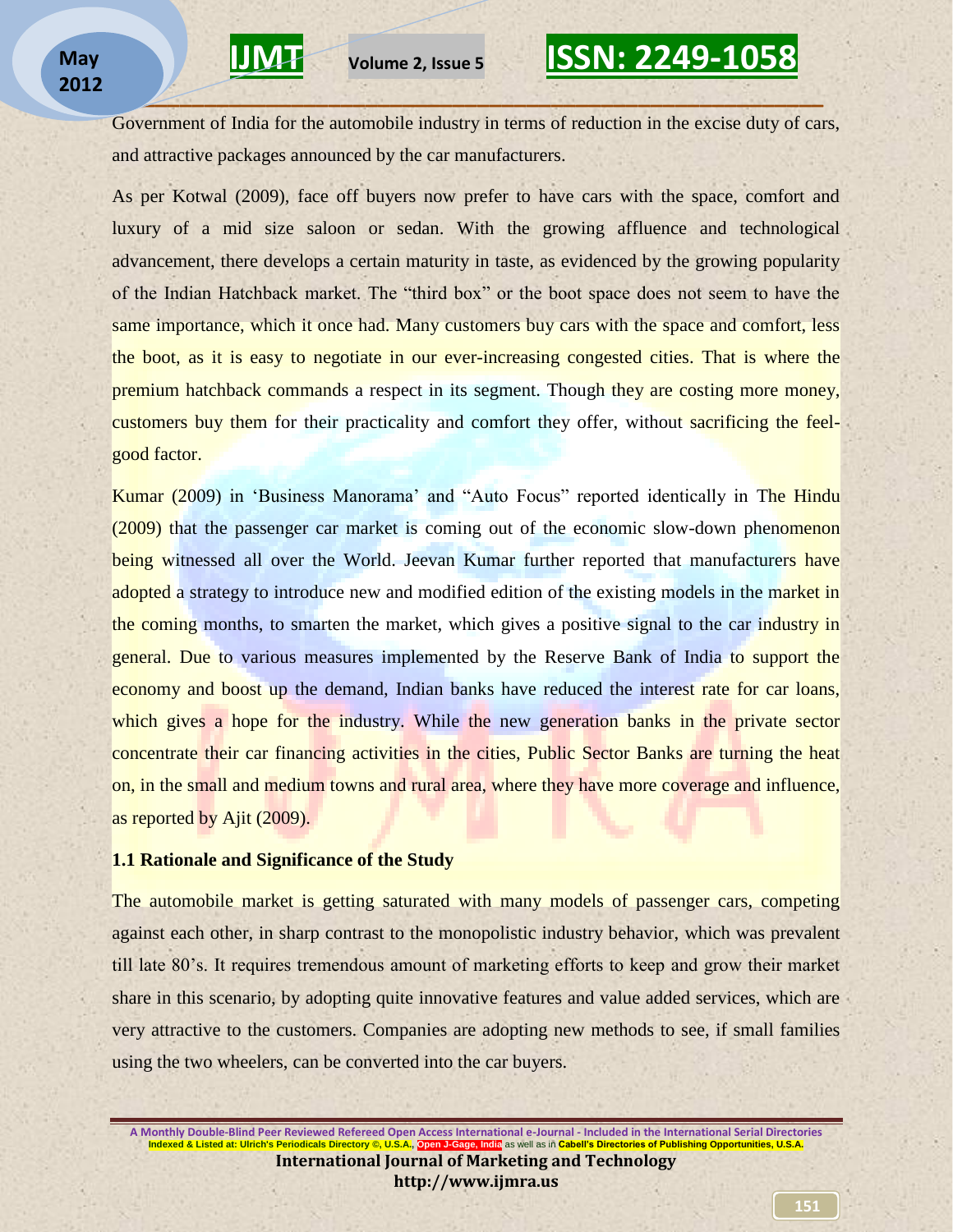

Kerala market is considered to be different from other states, due to its high consumerism. Each of the Kerala households is predominantly having at least one gulf employee. With the boom of IT Industry in late 90"s, the expatriates are extended to US, Europe, Australia, and other Asian and countries. The economic boom, characterized by the higher purchasing power of the people of the state, coupled with the multitude of comfort and security features offered by various car models, prompted car consumers to be more selective in choosing their preferred passenger cars. In this context, it was thought that this study is very relevant to measure the emerging customer preferences and tendencies in the passenger car industry, which can be very useful to the car manufacturers and marketers to better understand, strategize and orient their marketing programs accordingly

**\_\_\_\_\_\_\_\_\_\_\_\_\_\_\_\_\_\_\_\_\_\_\_\_\_\_\_\_\_\_\_\_\_\_\_\_\_\_\_\_\_\_\_\_\_\_\_\_\_\_\_\_\_\_\_\_\_\_** 

There are new players and models entering the automobile sector, introducing new narrowed segments in the passenger cars. The study findings will definitely help the manufacturers and marketers of passenger cars to strategize, plan and the market their products in the State.

### **2. Aims & Objectives of the study:**

The objective of the research paper is to explore and conceptualize various parameters, which influence the purchase patterns of passenger cars in the State of Kerala. The paper also aims to develop a framework to study the behavioral patterns, and also validate the acceptability of the research model so developed, which might eventually influence the consumer purchase, of the passenger cars in the State.

### **3. Methodology:**

The paradigm underlying this research study is for evolving realistic consumerist tendencies, in the passenger car industry. The methodology adopted is to use exploratory approach. It incorporates three or more views of reality, typically involving a Literature Review of the past and current research work in the respective area, a qualitative and quantitative study assimilating the power of a consumer questionnaire, and consolidation of these methods and views to obtain confirmatory results and thereby a better understanding of the problem that is being addressed.

**A Monthly Double-Blind Peer Reviewed Refereed Open Access International e-Journal - Included in the International Serial Directories Indexed & Listed at: Ulrich's Periodicals Directory ©, U.S.A., Open J-Gage, India** as well as in **Cabell's Directories of Publishing Opportunities, U.S.A. International Journal of Marketing and Technology http://www.ijmra.us**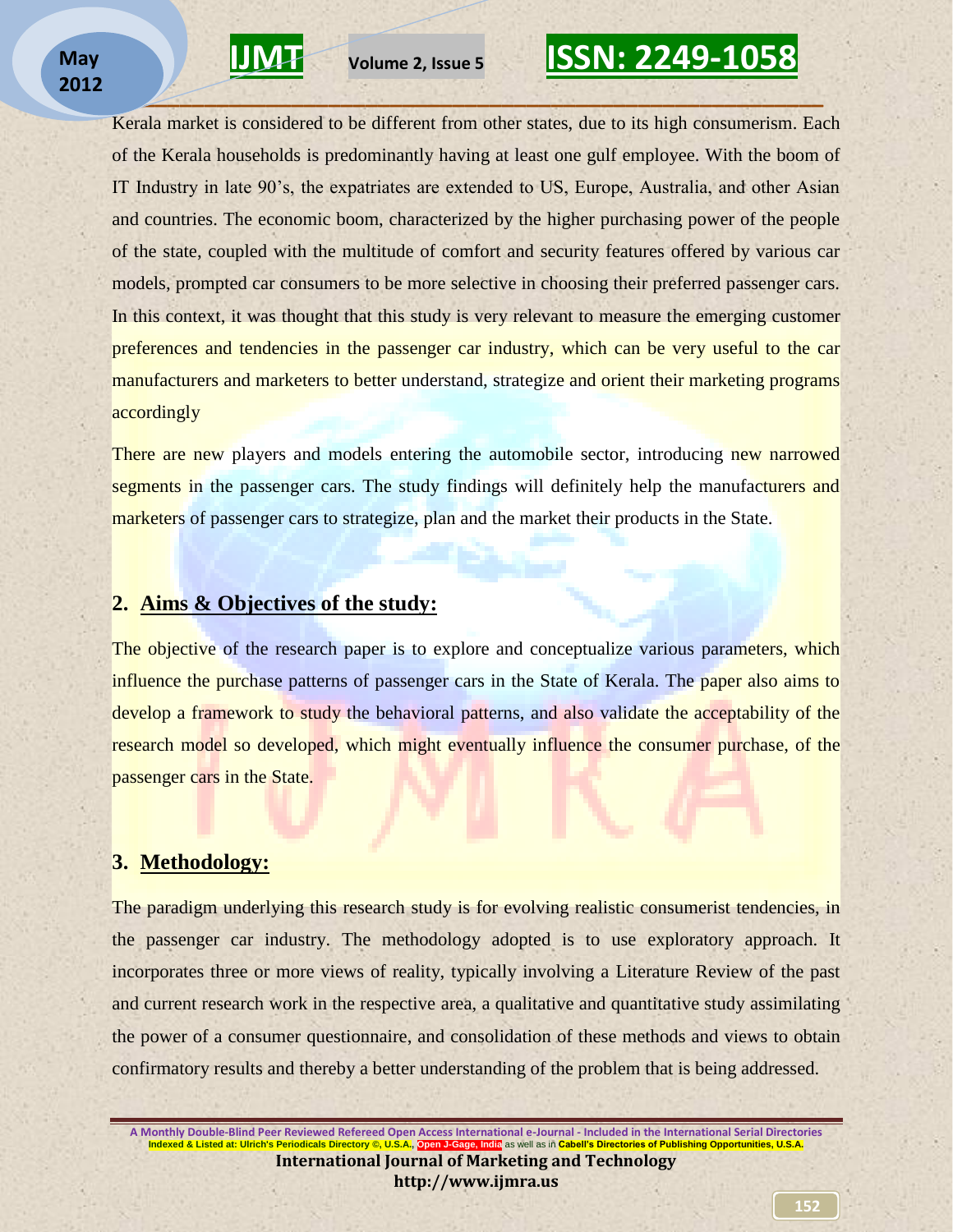Thus, the research methodology adopted in this research study comprises of the following stages:

**\_\_\_\_\_\_\_\_\_\_\_\_\_\_\_\_\_\_\_\_\_\_\_\_\_\_\_\_\_\_\_\_\_\_\_\_\_\_\_\_\_\_\_\_\_\_\_\_\_\_\_\_\_\_\_\_\_\_** 

- Literature Review, that is the secondary research
- An exploratory stage that is the Primary Research, consisting of Depth interviews with Car Dealers of new and second-sale cars, Car Financing Agencies and car owners in the city of Cochin. Questionnaires were devised to drive the in-depth interview with car dealers of various manufacturers, second-hand car dealers, car financing agencies, and car owners in the city of Cochin, Kerala, India.
- For depth interviews, sample selection of dealers of 10 major car brands such as Maruti Suzuki, Tata Motors, Ford, Toyota, General Motors, Skoda, Hyundai, Honda, Renault, Mitsubishi, Hindustan Motors, Tata Motors, and Fiat India were chosen from the City of Cochin. A few of the second- sale dealers were chosen from the City of Cochin, again randomly, to get their views on preferences of buyers of second-sale cars. Similarly agents of most of the car financing agencies were chosen randomly from the city of Cochin. Twenty five Car owners were chosen randomly from the city neighborhood, to elicit their preferences on the car purchase and related features.

### **3.1 Data Collection Strategy**

#### **3.1.1 Population**

The study was targeted to the passenger car owners in the State of Kerala, as a population. All the twelve brands of car users in all the segments A, B, C, D and MPV consisted of the population size. Both the new cars and used cars were covered as the population. Both rural and urban areas of the State were considered. The population was synchronous and homogeneous, as the car market in the State was highly developed and the dealers had been following well-defined operational procedures mandated by their manufacturers to conduct the sales, delivery and service in their premises.

#### **3.1.2 Sampling Strategy and Sample Size**

The sampling strategy implemented for the research study was two-stage sampling method. Out of the 14 districts of the State, 5 districts were shortlisted. These were done on a two-way principle: In order to ensure coverage across the State, the districts selected were: Trivandrum – the capital district, also known for its administrative and huge number of government employees

**A Monthly Double-Blind Peer Reviewed Refereed Open Access International e-Journal - Included in the International Serial Directories<br>Indexed & Listed at: Ulrich's Periodicals Directory ©. U.S.A. Open Leage, Inclia as well Indexed & Listed at: Ulrich's Periodicals Directory ©, U.S. International Journal of Marketing and Technology http://www.ijmra.us**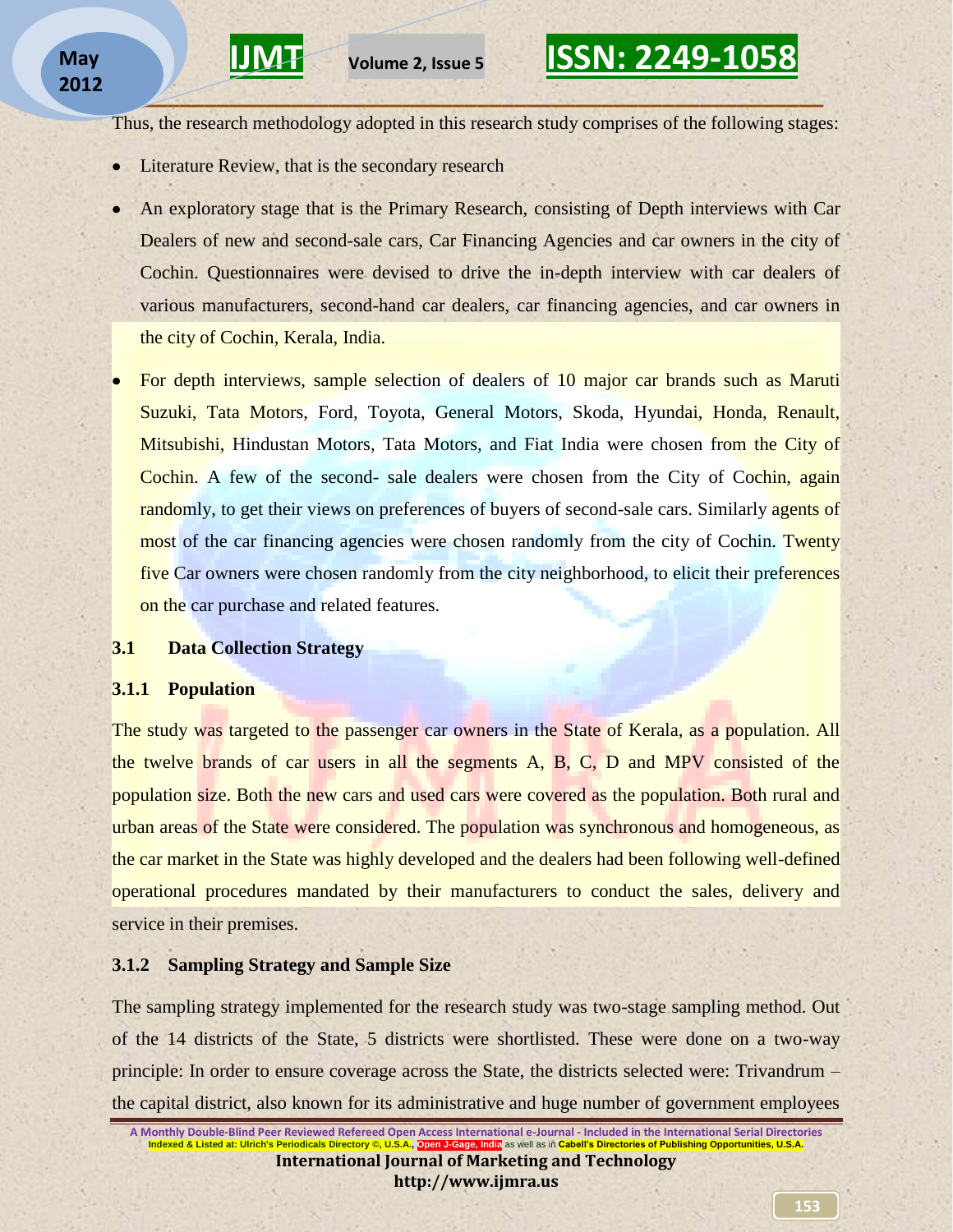

and the location of the state administrative machinery; Cochin – is known as the business and nerve centre of the production and service industry in the State; Trichur - known as the cultural capital of the State, Kottayam – known for its presence of huge number of overseas keralites in US, UK and other western countries and Calicut – known as the centre of huge number of keralites working in gulf countries. The researcher also wanted Cochin and Trivandrum to be selected in the 1<sup>st</sup> stage sample units, as the two districts were considered very important for the thesis study. Moreover the researcher collected the total number of passenger cars sold in all the districts of the State, for the last four years, ending in the year 2010. The data was as follows:

**\_\_\_\_\_\_\_\_\_\_\_\_\_\_\_\_\_\_\_\_\_\_\_\_\_\_\_\_\_\_\_\_\_\_\_\_\_\_\_\_\_\_\_\_\_\_\_\_\_\_\_\_\_\_\_\_\_\_** 

| <b>Vehicle</b><br><b>Class</b>  | <b>TVM</b> | <b>KOLLAM</b> | <b>PTA</b> | <b>ALPY</b> | <b>KTM</b> | <b>IDKI</b> | <b>EKM</b> | <b>TSR</b> | <b>PKD</b> | <b>MLPM</b> | <b>KKD</b> | <b>WND</b> | <b>KNR</b> | <b>KGD</b> |
|---------------------------------|------------|---------------|------------|-------------|------------|-------------|------------|------------|------------|-------------|------------|------------|------------|------------|
| LMV-<br><b>Below</b><br>1500 CC | 164912     | 80500         | 55908      | 66644       | 104077     | 36200       | 216103     | 117185     | 63373      | 82671       | 91406      | 19983      | 63264      | 30116      |
| LMV-<br>1500 CC<br>and above    | 12014      | 6354          | 5426       | 3294        | 7351       | 3910        | 18300      | 8035       | 5175       | 6766        | 5058       | 1251       | 4276       | 2182       |
| Total                           | 176926     | 86854         | 61334      | 69938       | 111428     | 40110       | 234403     | 125220     | 68548      | 89437       | 96464      | 21234      | 67540      | 32298      |

It was seen that the number of cars sold in the districts of Ernakulam, Trivandrum, Trichur, Kottayam and Kozhikode were the highest. Hence these five districts were selected in the first stage.

In the second stage, it was decided to follow the systematic sampling method to select the sampling units. It was decided to follow to draw every  $5<sup>th</sup>$  unit from the passenger cars of the households, every  $5<sup>th</sup>$  apartment in the multi-storage buildings etc. It was also decided to draw 150 units from each districts, totaling a sample size of 750 units across the State. The sample size was determined by the Sample Power Method, which came up with a sample size of 700, as the estimated size. A sample size of 750 was targeted by the Researcher. The final questionnaire, which was designed, reviewed by the research guide and a few experts to confirm it content validity, was administered to 750 respondents, who were car owners from the rural and urban

**A Monthly Double-Blind Peer Reviewed Refereed Open Access International e-Journal - Included in the International Serial Directories<br>Indexed & Listed at: Ulrich's Periodicals Directory © U.S.A. Open LGgage, India as well I. Open J-Gage, India as well as in Cabell's Directories of Publishing Opportunities, U.S.A. International Journal of Marketing and Technology http://www.ijmra.us**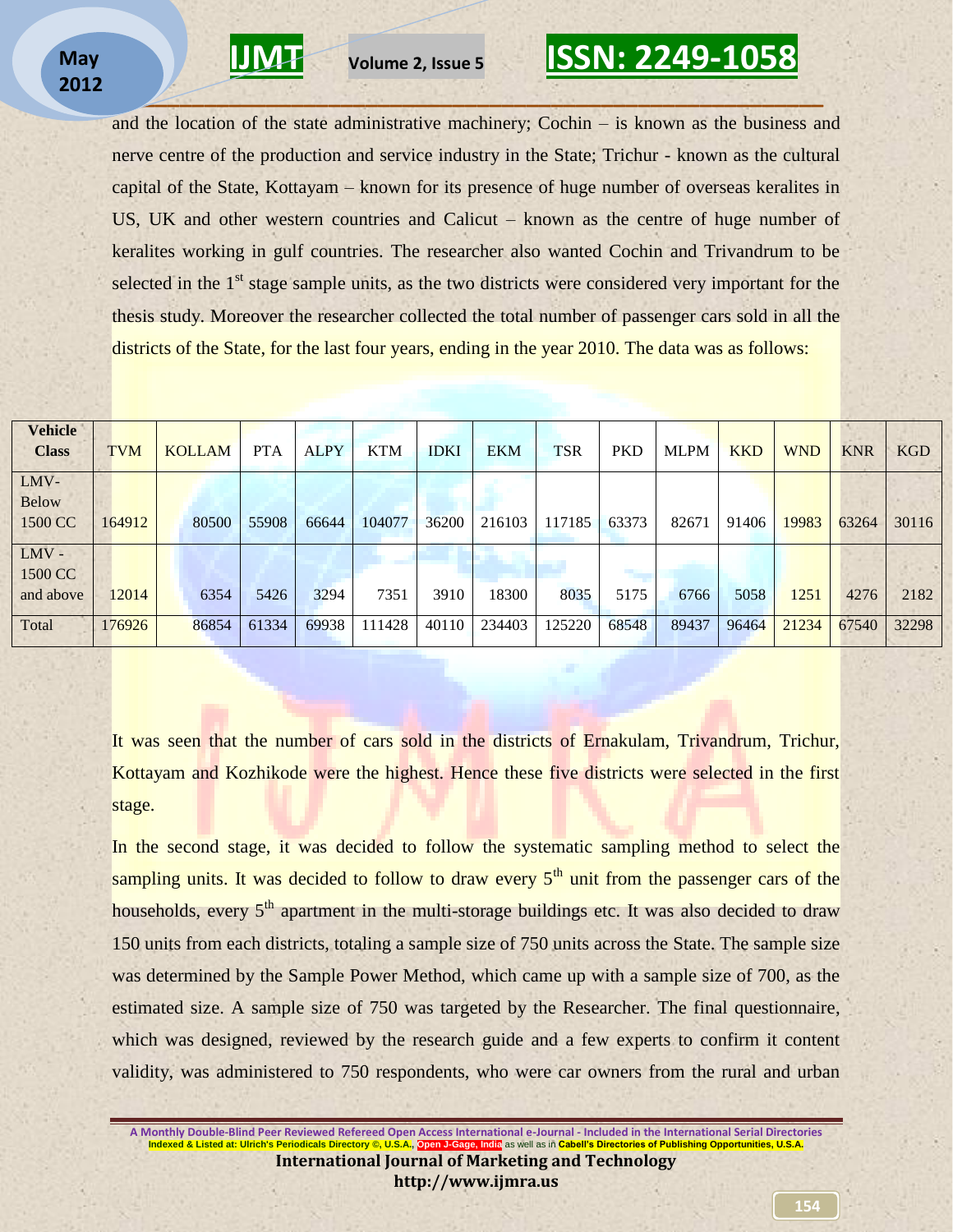areas of the five districts of the State. The administration of the survey took about 40 minutes in each case.

**\_\_\_\_\_\_\_\_\_\_\_\_\_\_\_\_\_\_\_\_\_\_\_\_\_\_\_\_\_\_\_\_\_\_\_\_\_\_\_\_\_\_\_\_\_\_\_\_\_\_\_\_\_\_\_\_\_\_** 

#### **3.1 Parameter Identification for the Study**

There have been many efforts by researchers to evaluate and measure the consumer behavior in general for durable goods and products. In the following section, the researcher details the various consumer behavior studies undertaken by other researchers in the relevant area, and the important theories of consumer behavior.

#### **3.1.1 Role of Internet Marketing in Consumer Decision Process**

As Internet is rapidly growing and providing the platform for e-commerce marketing, many customers use Internet partly or even fully, for all the buying process stages. Just about one in seventeen people may have access to internet in India, but every third car buyer in the country's top cities start their search on the world-wide web. As per Sharma (2010), four out of every ten new car buyers and three in every ten used car buyers, use internet to do initial research, before making the purchase. Liu and Bai (2008) discuss the various opportunities for car manufacturers and dealers to utilize the internet marketing medium in the five stages of e-marketing buying process - Problem Recognition, Information Search, Evaluation of Alternatives, Product Choice, Final Outcome / Post Purchase. The researcher now examines the various theories of consumer behavior, so that it will provide a framework to focus our studies on the behavioral patterns of passenger car industry.

#### **3.1.2 Theories of Consumer Behaviour**

Most research in marketing still inhabits the world of cognitive consumers and responsive managers, semi-autonomous buyers and philosophical marketers. The present challenge for marketing researchers is to generate critical interpretations. Behaviour is determined, in whole or part, by internal processing of information, or action of mental traits.

Hill (2003) states that recent research into consumer behaviour, challenges marketing conventions. He explains that people respond to the information gathered by the senses at an intuitive level, as well as on the basis of rational criteria. He describes the use of bio-feedback systems to evaluate the appeal of product offerings, suggesting that this approach is highly effective in predicting consumer purchase behaviour. He points out that consumers'

**A Monthly Double-Blind Peer Reviewed Refereed Open Access International e-Journal - Included in the International Serial Directories Indexed & Listed at: Ulrich's Periodicals Directory ©, U.S. International Journal of Marketing and Technology http://www.ijmra.us**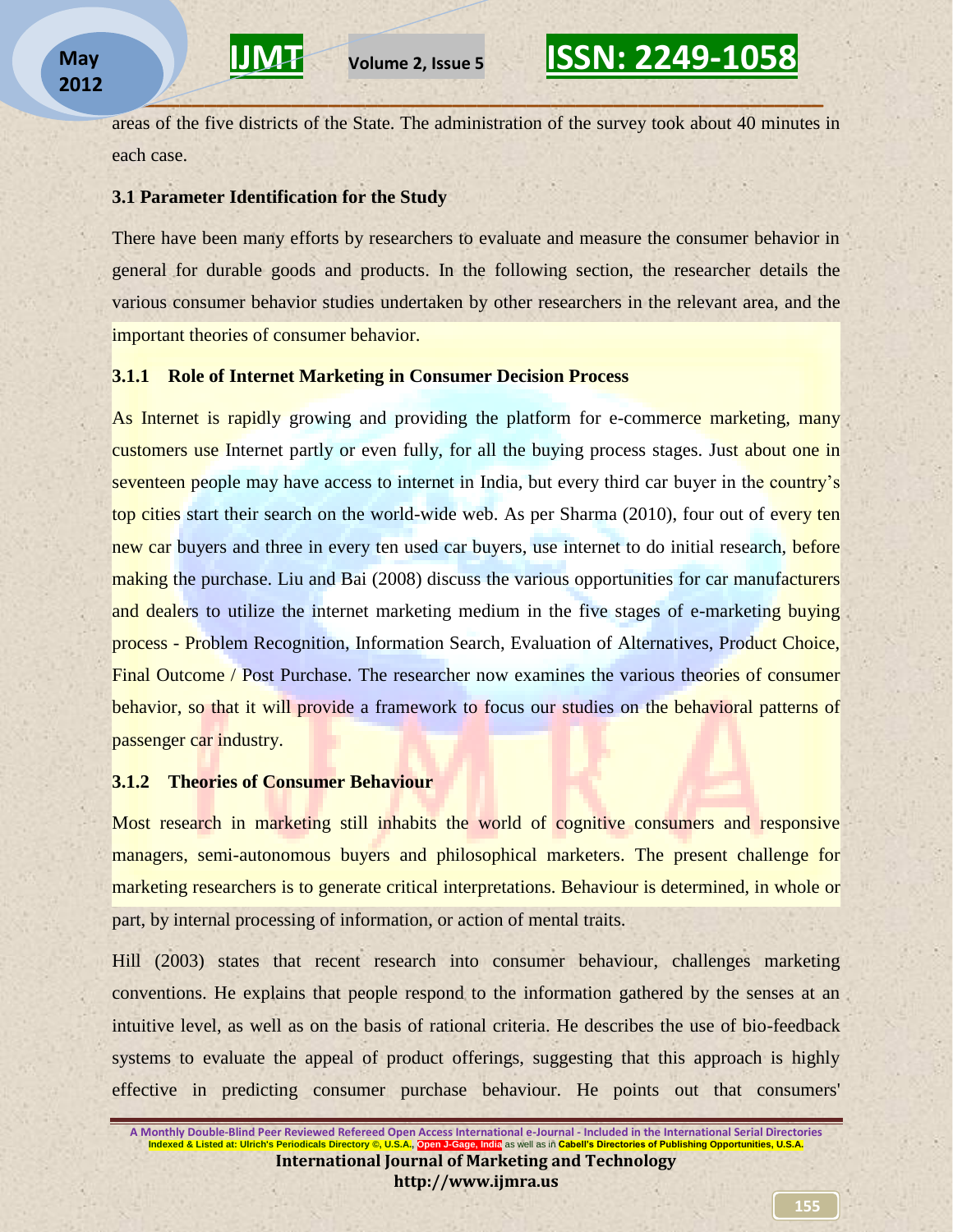interpretation of product concepts and brand information may be very different from the messages that the company intended to convey. He recommends that firms wishing to market to the senses, provide simple messages that are memorable, easy to interpret, believable and relevant to consumer needs.

**\_\_\_\_\_\_\_\_\_\_\_\_\_\_\_\_\_\_\_\_\_\_\_\_\_\_\_\_\_\_\_\_\_\_\_\_\_\_\_\_\_\_\_\_\_\_\_\_\_\_\_\_\_\_\_\_\_\_** 

#### **3.1.3 Personality Theory and Consumer Behaviour**

There were other researchers, who focused on personality in consumer behaviour, resulting in purchase of goods. Foxall and Goldsmith (1989) paved the way for a new impetus in consumer behavior based on personality research.

#### **3.1.4 Consumer Politeness and Complaining Behaviour**

Research suggests that in many cases, companies make good-faith efforts to address the complaints from their disgruntled customers. Many managers, in certain cases, are often prepared to exceed consumer expectations beyond-the-contract or above their proscribed job specification, aimed at striving to address consumer complaints, as notified in the study by Resnik and Harmon (1983)

However, some consumers may be unlikely to complain regardless of the context, due to their extremely polite and restraining nature. More specifically, they may have an interaction style that prevents them from confronting the dealer / retail employees. Politeness may have such an unassuming effect on the consumer behavior. Politeness has already been identified as an interaction style within customer-salesperson encounters by Goodwin and Smith (1990).

#### **3.1.5 Family Influence in Consumer Behavior**

White (2004) discusses the factors that affect car-buyers' choices and comments that people expect to haggle with dealers over price and to receive substantial rebates or incentives as well as low-interest payment plans. He points out that with an increase in multi-car households, car marques and advertisers need to target the right audience, taking into account the pester power of children and the importance of life stage. Despite the fact that women are the primary buyers of most new cars, he admits that the motor trade has traditionally been contemptuous of women's role in the car-buying process.

Ferber (1977) provides an overview from various disciplines of consumer behavior in the marketplace. He presents theories of consumer choice, both economic and psychological. Then

**A Monthly Double-Blind Peer Reviewed Refereed Open Access International e-Journal - Included in the International Serial Directories Indexed & Listed at: Ulrich's Periodicals Directory ©, U.S. International Journal of Marketing and Technology http://www.ijmra.us**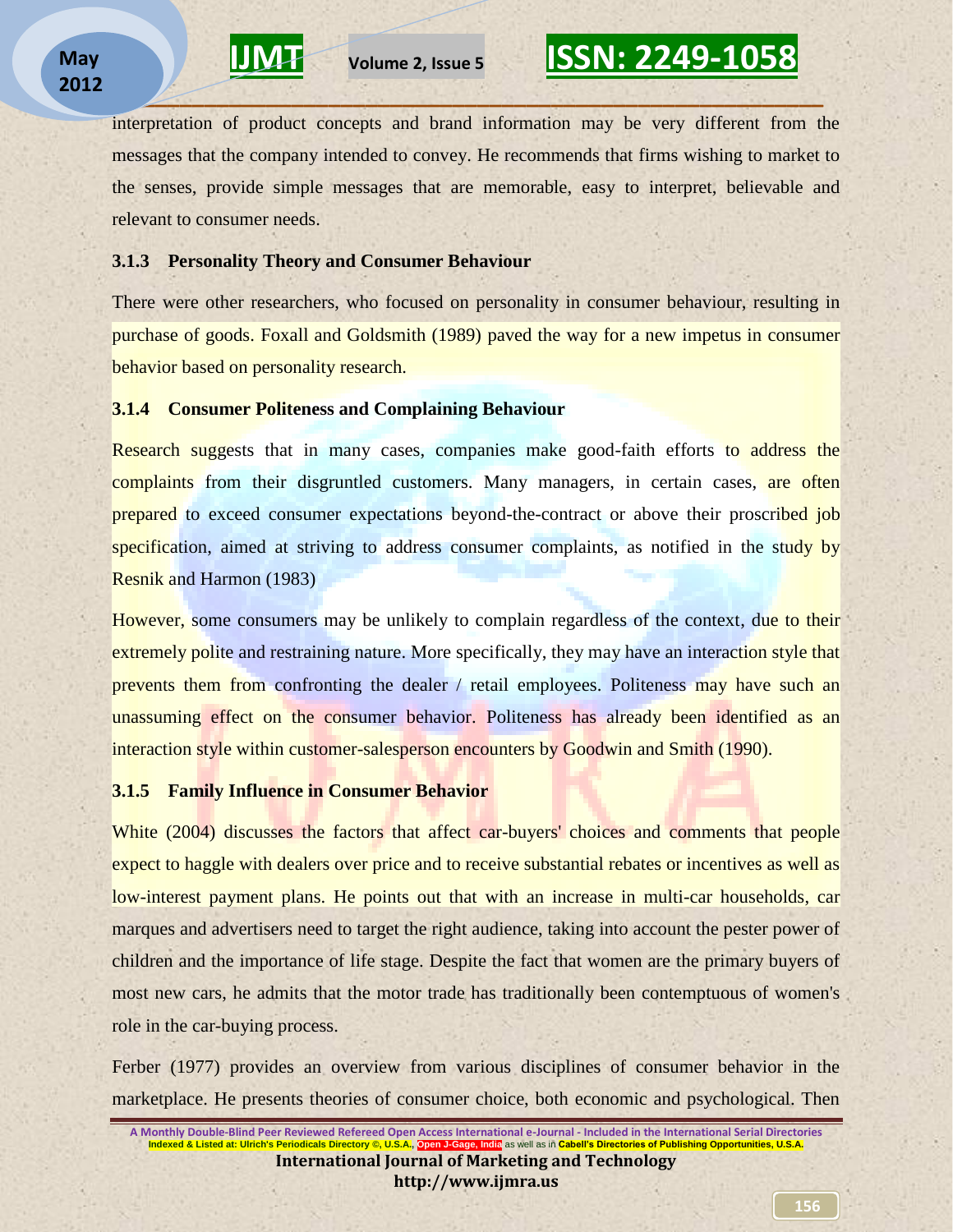he goes on to review what is known about different forms of consumer behavior in the marketplace, which includes decision making in the household - how consumer choice is manifested in the actions of the family unit.

**\_\_\_\_\_\_\_\_\_\_\_\_\_\_\_\_\_\_\_\_\_\_\_\_\_\_\_\_\_\_\_\_\_\_\_\_\_\_\_\_\_\_\_\_\_\_\_\_\_\_\_\_\_\_\_\_\_\_** 

#### **3.1.6 Virtual Brand Community Effect**

The importance of virtual brand communities is growing day by day as a result of consumers increasingly using online tools to contact fellow consumers in order to get information on which to base their decisions. For this reason, it attains importance to explore, some of the effects of participation in a virtual brand community on consumer behaviour. Luis, Carlos and Miguel (2007) proposed the positive effects of participation in a virtual community on both consumer trust and loyalty to the product, brand or organization around which the community is developed. The survey reveals that participation in the activities carried out in a virtual community may foster consumer trust and loyalty to the mutual interest of the community (the free software in this case). In addition, the study also found a positive and significant effect of consumer trust on loyalty. In this respect, this study has shown that managers may foster consumer trust and loyalty by developing virtual brand communities and promoting consumers' participation in them.

### **3.1.7 Relationship, Service Package and Price**

Research studies by Garbarino and Johnson (1999) have emphasized the significance and relative prioritization of relationship marketing. Many companies have increasingly been prioritizing their attention and focus to the establishment, development and maintenance of close and lasting relationships with their customers, in order to create a differentiating value addition to their products and / or lowering the product costs to engage in a penetration pricing mechanism. This is corroborated in the studies conducted by Weitz and Bradford (1999). Even in the car industry, which is predominantly driven by the product characterization, classification and orientation, establishing a long-term relationship is being considered to be essential marketing strategy at all distribution levels. Thus, customer knowledge and relationship building, through constantly addressing their needs, are considered to be vitally important selling ingredients to contribute to a car dealer"s competitive advantage, as ascertained by Chojkacki (2000).

Sharma and Patterson (1999) state that car dealers are implementing a strategy to position themselves, more effectively in the market place than before, by means of continuous improvement of quality maintenance through services delivery packages, as car dealers are

**A Monthly Double-Blind Peer Reviewed Refereed Open Access International e-Journal - Included in the International Serial Directories Indexed & Listed at: Ulrich's Periodicals Directory ©, U.S. International Journal of Marketing and Technology http://www.ijmra.us**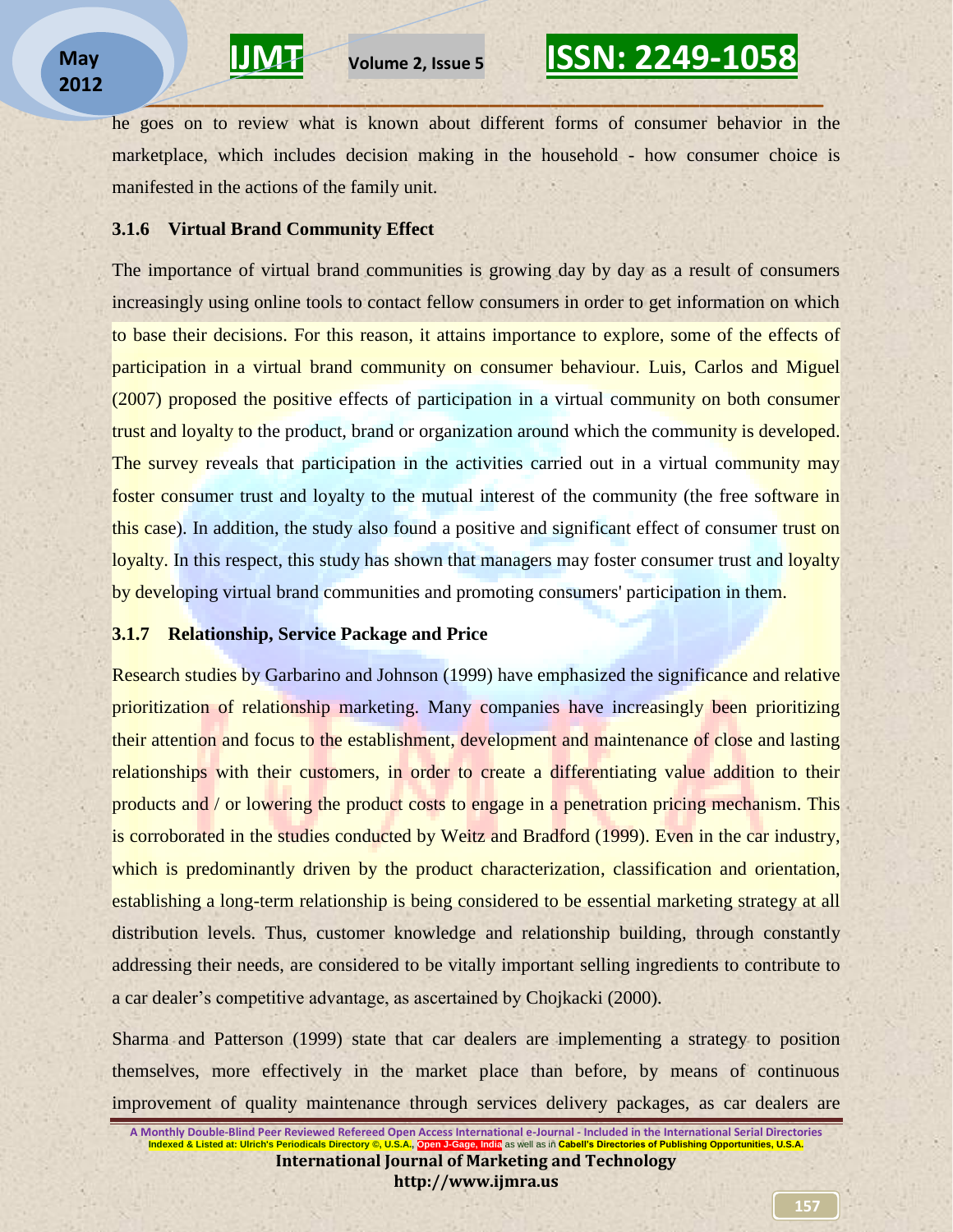increasingly being confronted by demanding and technologically knowledgeable consumers, shortened product model lifecycles, intensified competition and fragmented market segments.

**\_\_\_\_\_\_\_\_\_\_\_\_\_\_\_\_\_\_\_\_\_\_\_\_\_\_\_\_\_\_\_\_\_\_\_\_\_\_\_\_\_\_\_\_\_\_\_\_\_\_\_\_\_\_\_\_\_\_** 

There have been studies to evaluate concepts of price fairness and customer satisfaction and empirically demonstrate the influence of perceived price fairness on satisfaction judgments. Herrmann, Xia, Monroe and Huber (2007) seek to examine specific factors that influence fairness perceptions, including price perception and consumer vulnerability, in the context of car purchases in major German car dealerships. Their research paper shows that price perceptions directly influence satisfaction judgments as well as indirectly through perceptions of price fairness.

#### **3.1.8 Customer Satisfaction and Loyalty**

Customer satisfaction is often used as a predictive measurement of future consumer purchases as hypothesized by Newman and Werbel (1973). Satisfied customers are more likely to resort to repeating purchases in the time of actual instance, as reported by Zeithaml, Berry and Parasuraman (1996) in their studies, Moreover, highly satisfied customers will convey their success stories of satisfaction and directly recommend that others try the source of satisfaction, as stated in the studies conduced by Reynolds and Arnold (2000). Fitzell (1998) suggested that such satisfied customers shall become less receptive to the competitor's offerings.

A quick observation of customer loyalty is demonstrated by repeated purchase as in the studies prepared by Ball, Simo˜es-Coelho and Macha´s (2004). In practical terms, firms want repeated purchases mainly because such behavior in consumers can apparently show the customer preference for a brand or product, as stated by Bowen and Shoemaker (1998).

Some customers have their satisfaction – loyalty linked to the product alone. Keller (1993) evaluated customers, who purchase specific category of products for the first time, were found to focus on the product benefits, and not on the brand. As per Keller, the emphasis in this case, is in the tangible attributes of the product, which are visible and accountable to the buyer. Customers looking for low-price car, to meet their budget, may necessarily focus on the characteristics of the car, regardless of brand.

**A Monthly Double-Blind Peer Reviewed Refereed Open Access International e-Journal - Included in the International Serial Directories Indexed & Listed at: Ulrich's Periodicals Directory ©, U.S.A., Open J-Gage, India** as well as in **Cabell's Directories of Publishing Opportunities, U.S.A. International Journal of Marketing and Technology http://www.ijmra.us**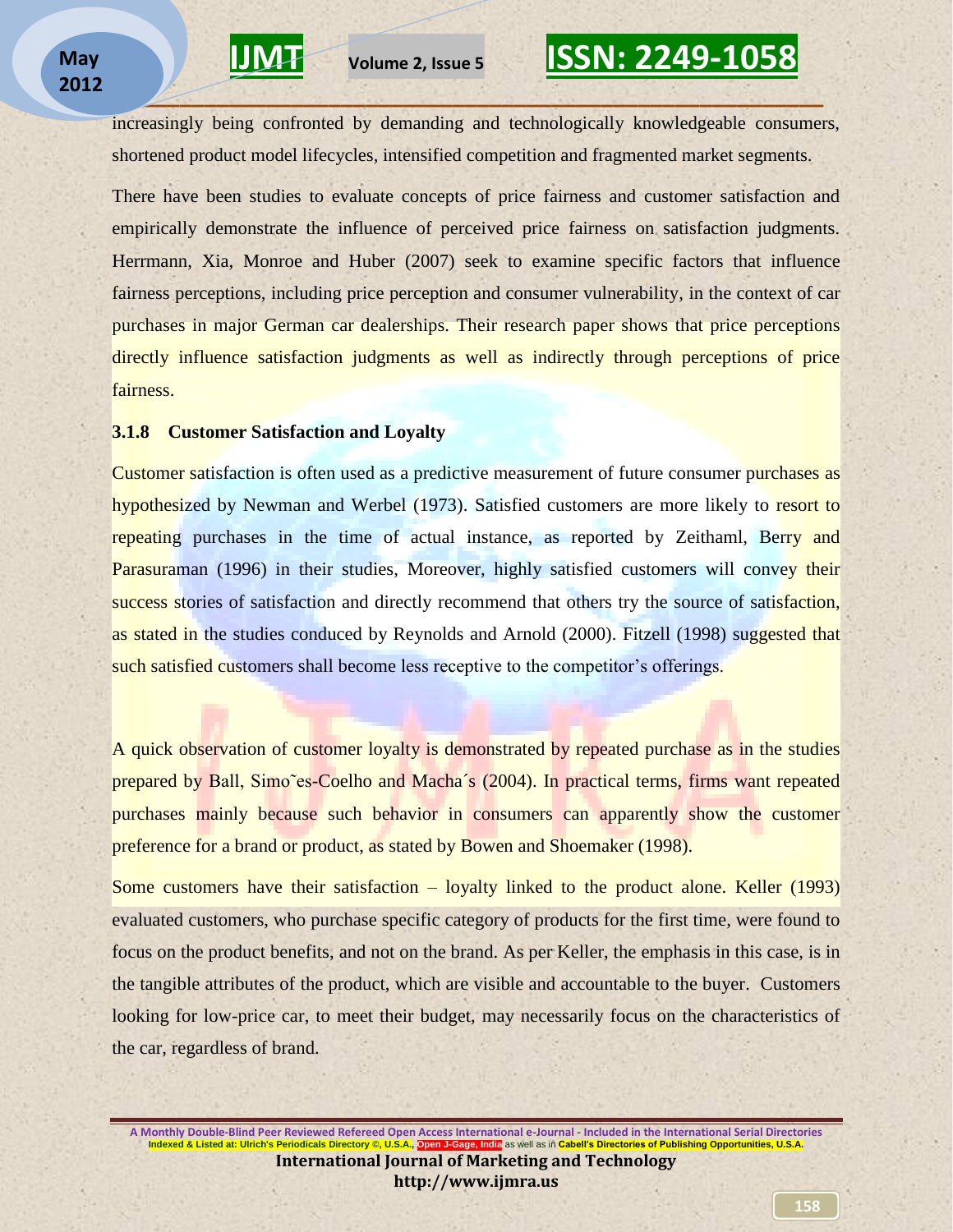

#### **3.1.9 Brand and Retail Loyalty**

Customer satisfaction can be considered the central determinant in all phases of the contact chain. Multi-dimensional recording of customer loyalty reveals clear differences in the interactions, first, with brand loyalty and, second, with dealer loyalty. In contrast to the opinion widely held in practice, customers in the automotive sector definitely do not perceive the brand and the dealer as one unit. Since similar studies in different countries come to almost the same conclusions, it can be argued that the results are valid in several cultural settings. The results obtained by Huber and Herrmann (2001) are so fundamental that they can be translated into implications even by internationally operating companies.

Chaudhuri and Holbrook (2001) examine two aspects of brand loyalty, purchase loyalty and attitudinal loyalty, as linking variables in the chain of effects from brand trust and brand affect to brand performance (market share and relative price).

Brands are important in the consumer market. They are the interface between consumers and the company, and consumers may develop loyalty to brands. This study by Lau and Lee (1999) proposes that trust in a brand is important and is a key factor in the development of brand loyalty. Factors hypothesized to influence trust in a brand include a number of brand characteristics, company characteristics and consumer-brand characteristics. The findings reveal that brand characteristics are relatively more important in their effects on a consumer's trust in a brand. The results also show that trust in a brand is positively related to brand loyalty. Marketers should, therefore, take careful consideration of brand factors in the development of trust in a brand.

In these days, car owners desire to upgrade their models and brands to avail of the new features and environmental changes and comforts of competing brands. On that account, whether to remain loyal to their existing brand / product or to switch over to a new brand / product is a million dollar question that bother many car owners. There lie the fortunes of many automobile manufacturers and retailers. In this confusing scenario, some of the car buyers switch from one brand to another at trade-in time, whereas some other car owners display consistent choice of sticking to their brand / product from purchase to purchase, as hypothesized by Sambanandam and Lord (1995). When it comes to the product evaluation stage, quality products, positive showroom acoustics, ambience, positive showroom experience and a consistent and formidable

**A Monthly Double-Blind Peer Reviewed Refereed Open Access International e-Journal - Included in the International Serial Directories Indexed & Listed at: Ulrich's Periodicals Directory ©, U.S. International Journal of Marketing and Technology http://www.ijmra.us**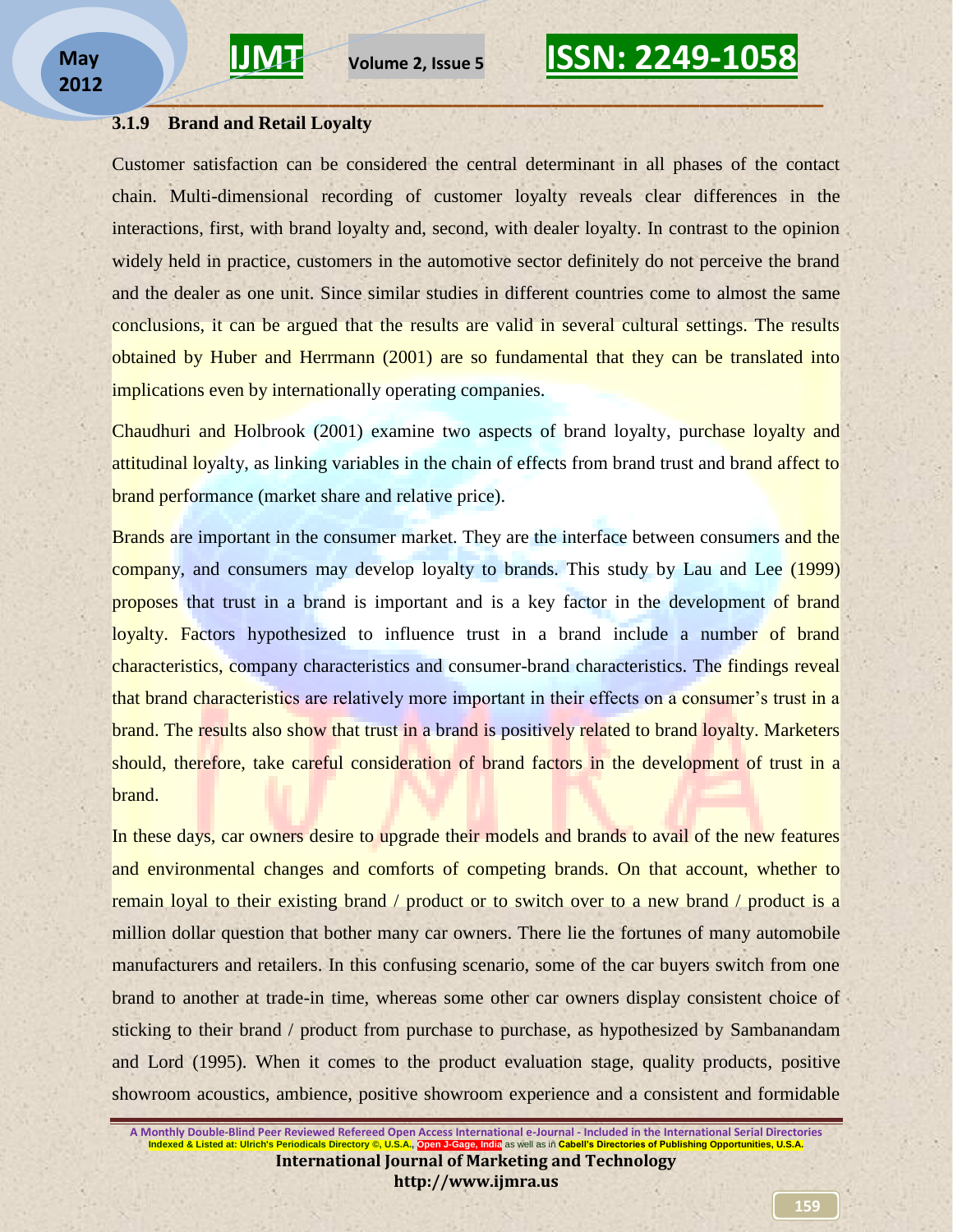after-sales-service, are all essential and central to the loyalty formula, and manufacturers have been concentrating on these considerable efforts in these directions, as illustrated by Illingworth (1991).

**\_\_\_\_\_\_\_\_\_\_\_\_\_\_\_\_\_\_\_\_\_\_\_\_\_\_\_\_\_\_\_\_\_\_\_\_\_\_\_\_\_\_\_\_\_\_\_\_\_\_\_\_\_\_\_\_\_\_** 

As the customer satisfaction level increases, in due course of the time, as more interaction takes place between the customer and the retailer, it results in a better customer relationship between the dealer and the customer. An increased level of customer satisfaction leads to customer delight. At this point of time, customer delight slowly culminates into customer loyalty towards the brand and the satisfied customer at this level will have no difficulty in recommending the brand to his friends, relatives and peers at office. This will definitely influence the customer's post purchase behaviour. On the other side, if the post purchase scenario does not lead to higher satisfaction level, customer may not be willing to recommend the brand to other; Moreover, dissatisfied customers tend to spread negative news on the brand to his associates. This behavioral aspect influences his future upgrade of the car model, whenever the customer decides to go for a replacement of his car brand / model, in future course of time.

Ewing (2000) investigated brand loyalty by examining actual past behaviour and its impact on future behavioral intentions, as well as willingness to recommend the brand to another customer known to him. Findings indicate that purchase expectation / intention remain a valid research metric. It would appear that the brand / consumer interface offers greater predictive ability than the retailer / consumer interface. Willingness to recommend a brand to another consumer does not seem to be influenced by past behavior, but the higher the respondent's expectation to purchase the brand, the higher will be their willingness to recommend the brand.

### **4 Results and Discussion:**

The researcher consolidated the information received through the secondary research material that was collected. The researcher also undertook extensive field work by depth interviews of the car dealers of various manufacturers, second sale car dealers, car owners, and car financing agencies in the city, with the help of questionnaires prepared for each of the categories.

Dealers of various manufacturers, such as Suzuki, Ford, Toyota, General Motors, Skoda, Hyundai, Honda, Renault, Mitsubishi, Hindustan Motors, Tata Motors, and Fiat India were

**A Monthly Double-Blind Peer Reviewed Refereed Open Access International e-Journal - Included in the International Serial Directories Indexed & Listed at: Ulrich's Periodicals Directory ©, U.S.A., Open J-Gage, India** as well as in **Cabell's Directories of Publishing Opportunities, U.S.A. International Journal of Marketing and Technology http://www.ijmra.us**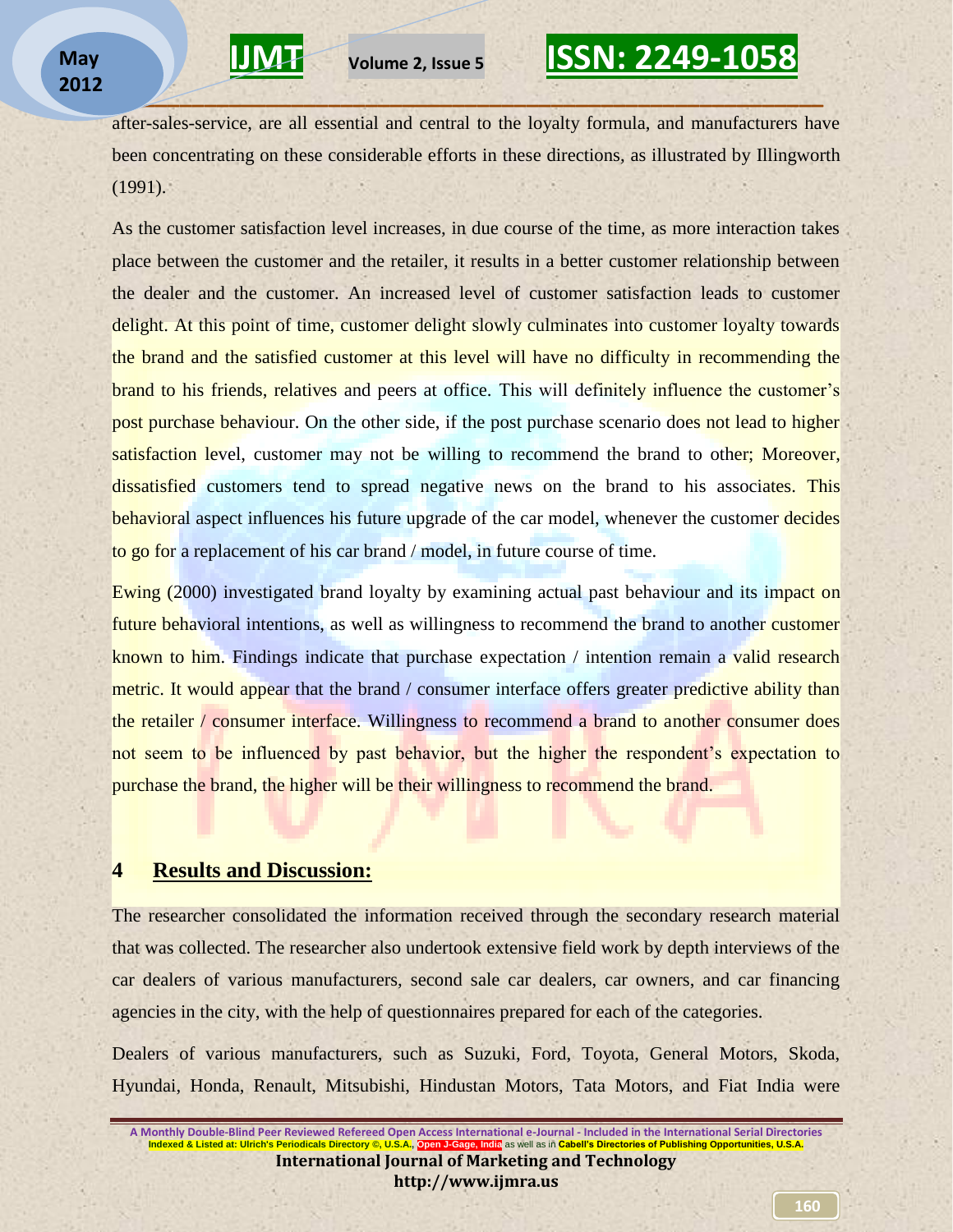

interviewed on the pre-defined questionnaire to collect information of various parameters in their view points, which were influencing the purchase of passenger car. Depth interviews were conducted with car financing banks / institutions such as HFDC Bank, State Bank of India, State Bank of Travancore, ICICI Bank, Manapuram Financing Group, Muthoot Financing group, Kotak Mahindra financing group and Sundaram Finance, to get information on those parameters of car financing aspects, which influenced the purchased of passenger cars. Depth interviews were conducted by interviewing car owners, to solicit information of those aspects of passenger car purchase, which influenced their search, influence, and decision making process of it.

**\_\_\_\_\_\_\_\_\_\_\_\_\_\_\_\_\_\_\_\_\_\_\_\_\_\_\_\_\_\_\_\_\_\_\_\_\_\_\_\_\_\_\_\_\_\_\_\_\_\_\_\_\_\_\_\_\_\_** 

The parameters were analyzed, identified and classified, based on the data collected through depth interviews. The parameters were grouped into major categories such as product features influence, personal preferences, market influence, external influence and influence of car financing agencies, making it fast and affordable interest rates for car loans, Section 4.1 shows diagrammatic view of the model and major parameters identified.

Based on the data collected and assimilated, the researcher conceptualized the framework of consumer purchase behaviour of passenger cars. The author further developed parameters for further research study and consolidation and identified further areas of study for his full scale research work.

#### **4.1 Framework on Consumer Behaviour Patterns of Car Industry**

The following section shows the diagrammatic view of the framework so developed in Fig 1.0:

**A Monthly Double-Blind Peer Reviewed Refereed Open Access International e-Journal - Included in the International Serial Directories Indexed & Listed at: Ulrich's Periodicals Directory ©, U.S.A., Open J-Gage, India** as well as in **Cabell's Directories of Publishing Opportunities, U.S.A. International Journal of Marketing and Technology http://www.ijmra.us**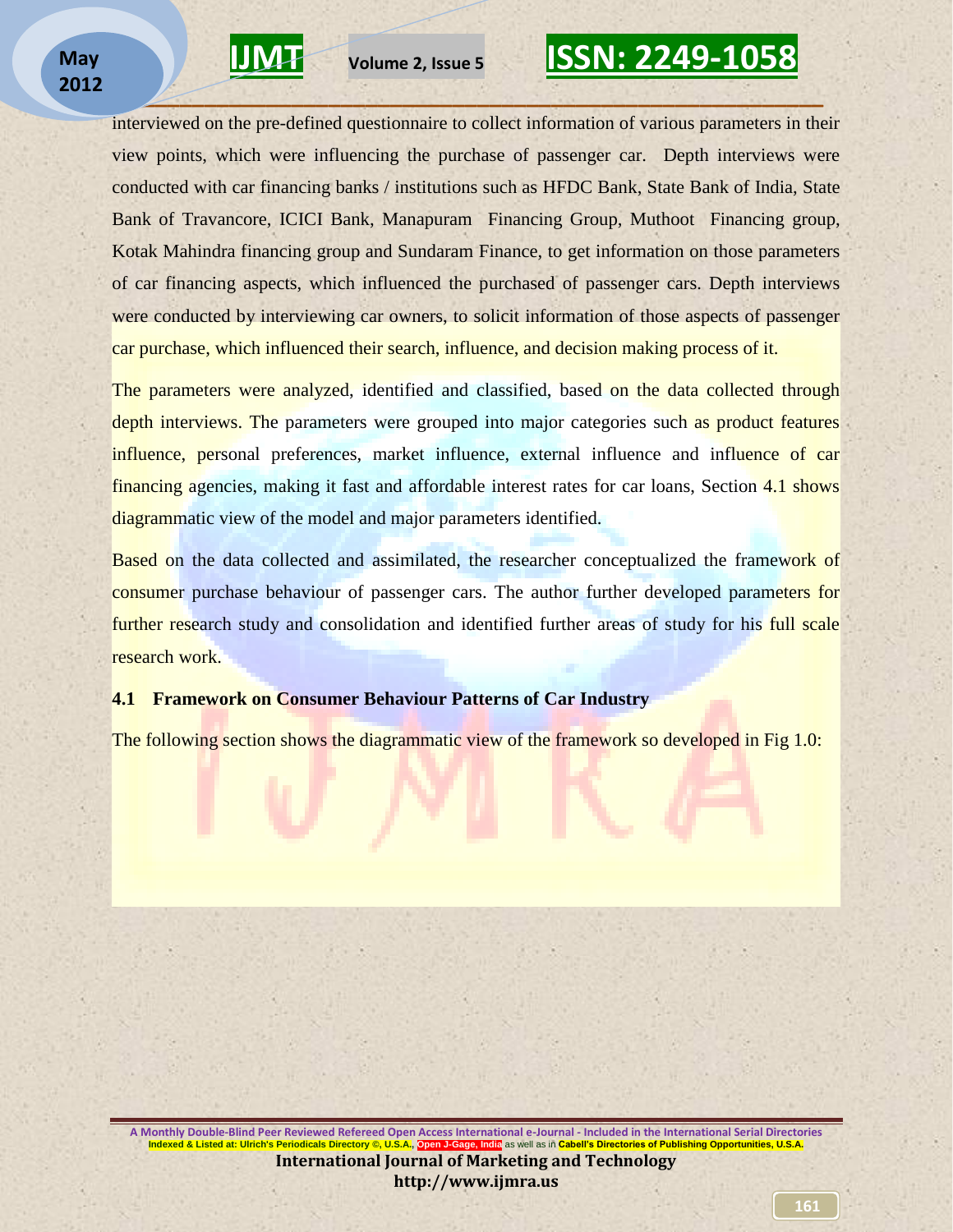### **May 2012**



# **IJMT Volume 2, Issue 5 ISSN: 2249-1058 \_\_\_\_\_\_\_\_\_\_\_\_\_\_\_\_\_\_\_\_\_\_\_\_\_\_\_\_\_\_\_\_\_\_\_\_\_\_\_\_\_\_\_\_\_\_\_\_\_\_\_\_\_\_\_\_\_\_**



Fig 1.0: Framework of consumer purchase behaviour of passenger cars

### **4.2 Validation and Acceptability of the Theoretical Model**

The main aim of the research study is to analyze and explore the various parametric variables, which influence the purchase behavior of the passenger car customers, in terms of:

- (1) Information gathering and Purchase Initiation (IGCP)
- (2) Preference based on Personal needs (PPP)

**A Monthly Double-Blind Peer Reviewed Refereed Open Access International e-Journal - Included in the International Serial Directories Indexed & Listed at: Ulrich's Periodicals Directory ©, U.S.A., Open J-Gage, India** as well as in **Cabell's Directories of Publishing Opportunities, U.S.A. International Journal of Marketing and Technology http://www.ijmra.us**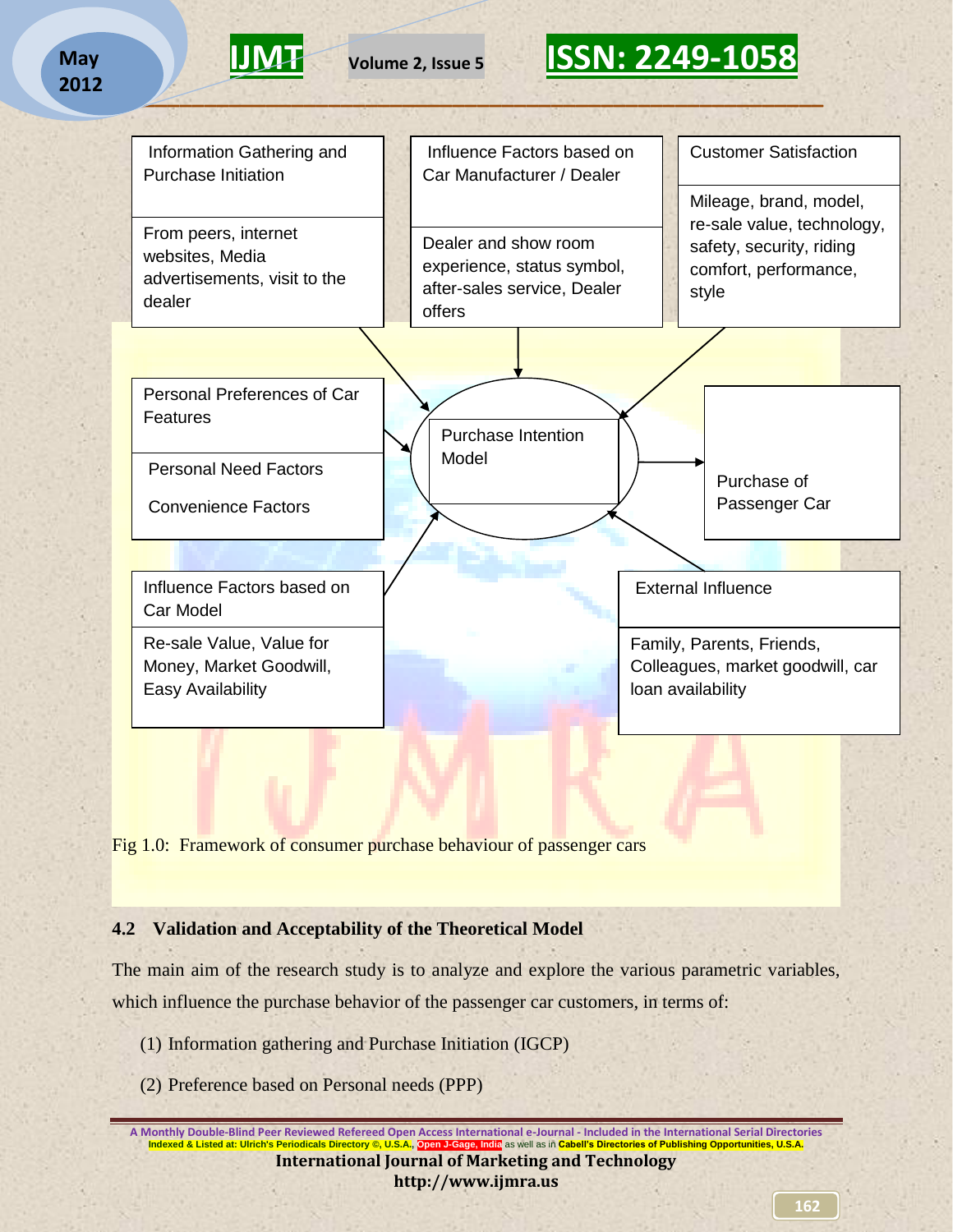**\_\_\_\_\_\_\_\_\_\_\_\_\_\_\_\_\_\_\_\_\_\_\_\_\_\_\_\_\_\_\_\_\_\_\_\_\_\_\_\_\_\_\_\_\_\_\_\_\_\_\_\_\_\_\_\_\_\_** 

- **IJMT Volume 2, Issue 5 ISSN: 2249-1058**
- (3) Personal Preference based on Convenience factors (PPC)
- (4) Personal Preference based on Comfort Factors (PPCF)
- (5) Influence factor based on car manufacturer / Dealer (IFD)
- (6) Influence Factor based on car Model (IFM)
- (7) External Influence (EI)
- (8) Satisfaction Level (SL)

### **4.3 Reliability Analysis**

Particularly for field survey, internal consistency is estimated by using Cronbach's alpha. An alpha value of 0.70 or above is considered to be the criterion for demonstrating strong internal consistency, alpha value of 0.60 or above is considered to be significant. For the present research study, the values of Cronbach's Alpha as calculated for the all the eight variables and the results are given in the table 4.1 below. The values show that refined scale is reliable and consistent, as the values are 0.70 or above.

| Variable          | Cronbach's Alpha | No of Variables |
|-------------------|------------------|-----------------|
| <b>IGCP</b>       | 0.768            | 8               |
| <b>PP</b>         | 0.774            | 9               |
| <b>PPC</b>        | 0.713            | 8               |
| <b>PPCF</b>       | 0.694            | 6               |
| <b>IFD</b>        | 0.778            | $7\overline{ }$ |
| <b>IFM</b>        | 0.818            | 11              |
| $\mathop{\rm EI}$ | 0.837            | 9               |
| <b>SL</b>         | 0.880            | 15              |

Table 4.1 - Cronbach's alpha for all eight different variables defined in section 4.2

**A Monthly Double-Blind Peer Reviewed Refereed Open Access International e-Journal - Included in the International Serial Directories Indexed & Listed at: Ulrich's Periodicals Directory ©, U.S.A., Open J-Gage, India** as well as in **Cabell's Directories of Publishing Opportunities, U.S.A. International Journal of Marketing and Technology http://www.ijmra.us**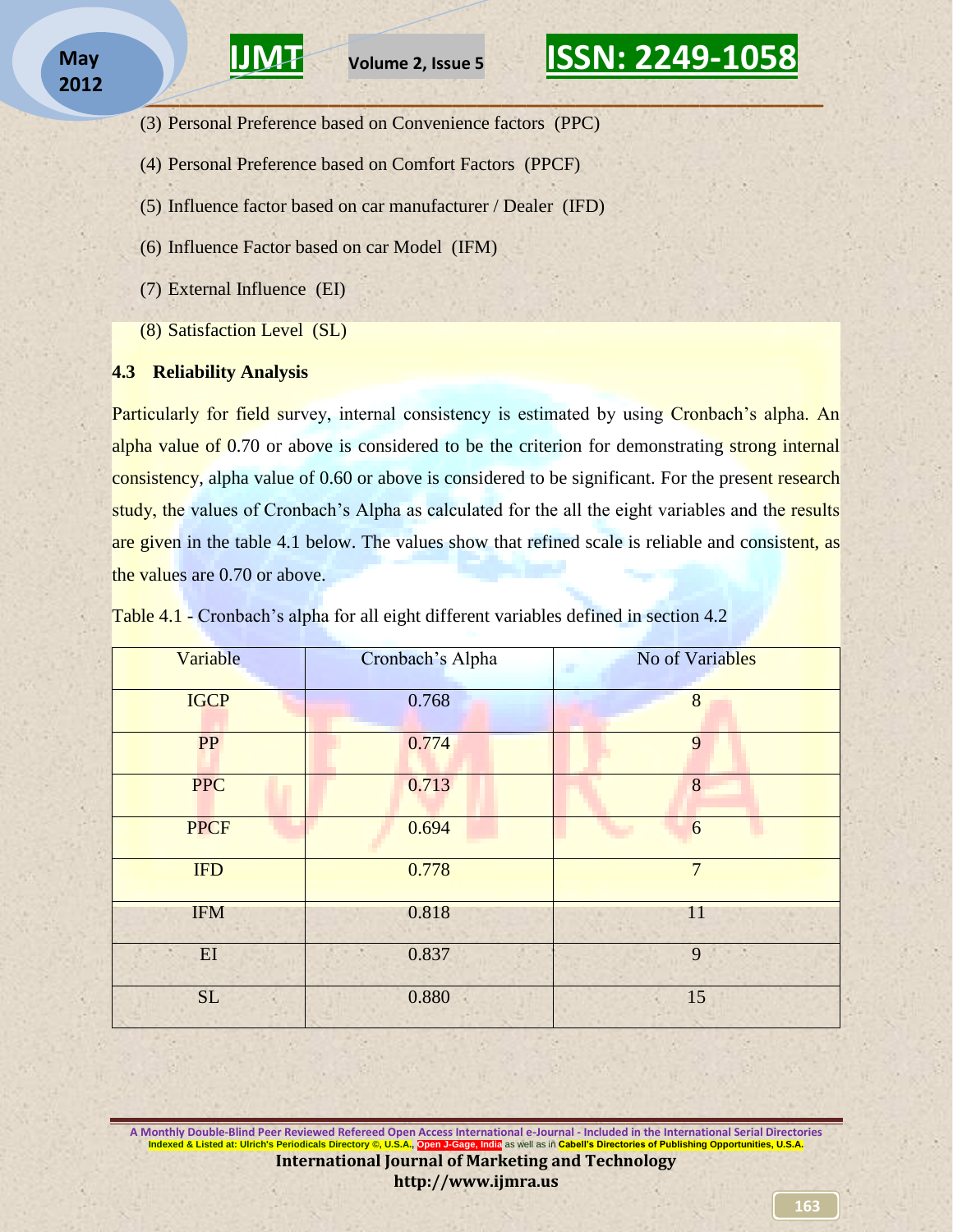

#### **4.4 Confirmatory Factor Analysis**

Structural equation modeling (SEM) was performed to test the fit between the research model and the obtained data. This technique is chosen for its ability to examine a series of dependence relationships simultaneously, especially where there are direct and indirect effects among the constructs within the model. In this study, AMOS 7.0 was used and the SEM estimation procedure is maximum likelihood estimation. In using SEM, it is a common practice to use a variety of indices to measure model fit. In addition to the ratio of the  $\chi$ 2 statistic to its degree of freedom, with a value less than 5 indicating acceptable fit, researchers recommended a handful of fit indices to assess model fit. These are the Goodness of Fit (GFI), Normed Fit Index (NFI), Standardized Root Mean Residual (SRMR), and the Comparative Fit Index (CFI). CFA can be used to examine whether the original structure of the measure works well in the model.

**\_\_\_\_\_\_\_\_\_\_\_\_\_\_\_\_\_\_\_\_\_\_\_\_\_\_\_\_\_\_\_\_\_\_\_\_\_\_\_\_\_\_\_\_\_\_\_\_\_\_\_\_\_\_\_\_\_\_** 

The following table 4.2 shows the various indices and their recommended values to test the fitness between the research model and the data collected through the Questionnaire.

Table 4.2 - Various indices and their recommended values to test the fitness of the research model:

|                 | Recommended Level of Fit |
|-----------------|--------------------------|
| $\chi^2$        |                          |
| DF              |                          |
| $\mathbf P$     | >0.05                    |
| Normed $\chi^2$ | $\leq$ 3                 |
| <b>GFI</b>      | >0.90                    |
| <b>AGFI</b>     | >0.91                    |
| NFI             | >0.92                    |
| TLI             | >0.93                    |
| <b>CFI</b>      | a > 0.94                 |
| <b>RMR</b>      | ${<}1$                   |
| <b>RMSEA</b>    | < 0.05                   |

**A Monthly Double-Blind Peer Reviewed Refereed Open Access International e-Journal - Included in the International Serial Directories Indexed & Listed at: Ulrich's Periodicals Directory ©, U.S.A., Open J-Gage, India** as well as in **Cabell's Directories of Publishing Opportunities, U.S.A. International Journal of Marketing and Technology http://www.ijmra.us**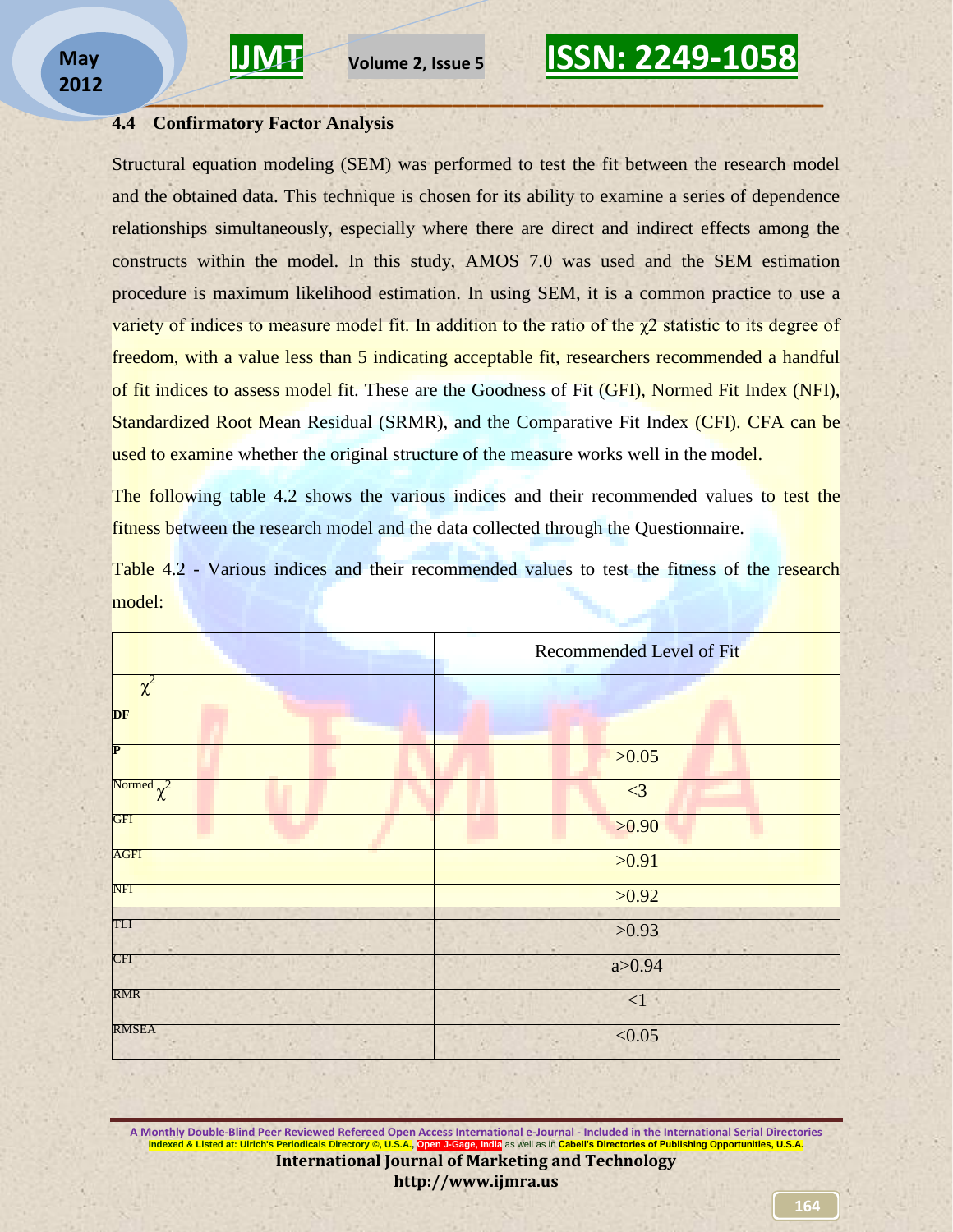Following Table 4.3 shows the level of acceptable fit and the fit indices for the proposed research model in this study. All values satisfied the recommended level of acceptable fit. However, the results of the Normed  $χ2 (χ2 / df)$  value in the present study are all well within the recommended  $χ2$  / df < 3. The following table gives the model fit for each of the variables:

**\_\_\_\_\_\_\_\_\_\_\_\_\_\_\_\_\_\_\_\_\_\_\_\_\_\_\_\_\_\_\_\_\_\_\_\_\_\_\_\_\_\_\_\_\_\_\_\_\_\_\_\_\_\_\_\_\_\_** 

Table 4.3 - The level of acceptable fit and the fitness indices for the proposed research model



The following table 4.4 gives the model fit for each of the eight variables defined in Section 4.2.

**A Monthly Double-Blind Peer Reviewed Refereed Open Access International e-Journal - Included in the International Serial Directories Indexed & Listed at: Ulrich's Periodicals Directory ©, U.S.A., Open J-Gage, India** as well as in **Cabell's Directories of Publishing Opportunities, U.S.A. International Journal of Marketing and Technology http://www.ijmra.us**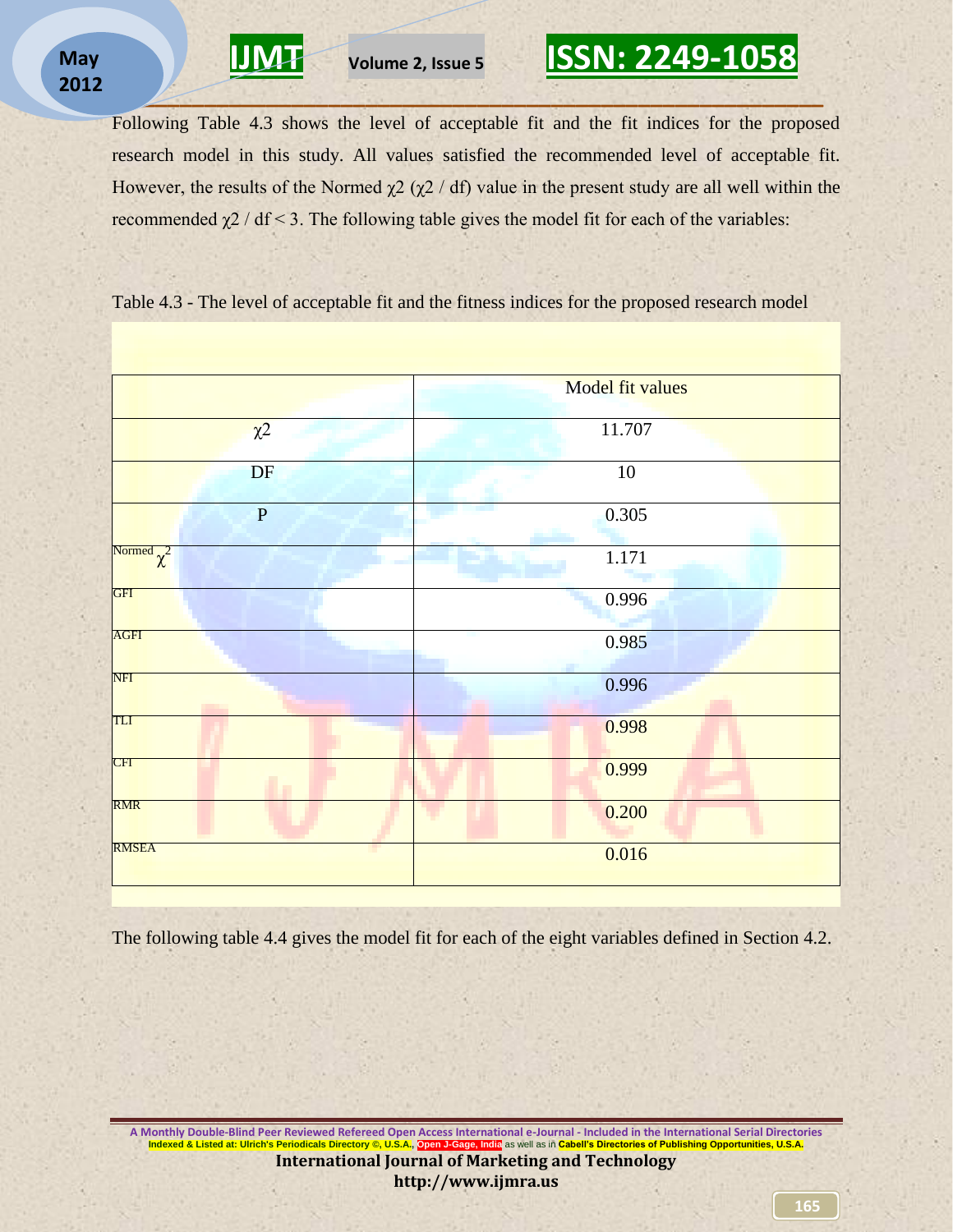

Table 4.4 - Model Fitness Values for the first four variables defined in Section 4.2

| <b>Parameters</b> | <b>IGCP</b> | <b>PPP</b> | <b>PPC</b> | <b>PPCF</b> |
|-------------------|-------------|------------|------------|-------------|
| $\chi^2$          | 23.121      | 35.532     | 22.421     | 11.823      |
| DF                | $15 -$      | 22         | 16         | 6           |
| $\mathbf{P}$      | 0.082       | 0.034      | 0.130      | 0.066       |
| Normed $\chi^2$   | 1.541       | 1.615      | 1.401      | 1.971       |
| <b>GFI</b>        | 0.992       | 0.988      | 0.992      | 0.994       |
| <b>AGFI</b>       | 0.980       | 0.976      | 0.982      | 0.980       |
| <b>NFI</b>        | 0.978       | 0.969      | 0.971      | 0.983       |
| TLI               | 0.985       | 0.980      | 0.985      | 0.978       |
| CFI               | 0.992       | 0.988      | 0.991      | 0.991       |
| <b>RMR</b>        | 0.016       | 0.018      | 0.013      | 0.011       |
| <b>RMSEA</b>      | 0.028       | 0.030      | 0.024      | 0.037       |

Table 4.5 - Model Fitness Values for the last four variables defined in Section 4.2

| <b>Parameters</b> | <b>IFD</b> | <b>IFM</b> | EI     | <b>SL</b> |
|-------------------|------------|------------|--------|-----------|
| $\chi^2$          | 17.162     | 47.591     | 29.195 | 169.345   |
| DF                | 10         | 35         | 20     | 70        |
| $\mathbf{P}$      | 0.071      | 0.076      | 0.084  | $\Omega$  |
| Normed $\gamma^2$ | 1.716      | 1.360      | 1.460  | 2.419     |
| GFI               | 0.993      | 0.988      | 0.991  | 0.966     |
| AGFI              | 0.980      | 0.977      | 0.979  | 0.942     |
| NFI               | 0.984      | 0.972      | 0.978  | 0.954     |

**A Monthly Double-Blind Peer Reviewed Refereed Open Access International e-Journal - Included in the International Serial Directories Indexed & Listed at: Ulrich's Periodicals Directory ©, U.S.A., Open J-Gage, India** as well as in **Cabell's Directories of Publishing Opportunities, U.S.A. International Journal of Marketing and Technology http://www.ijmra.us**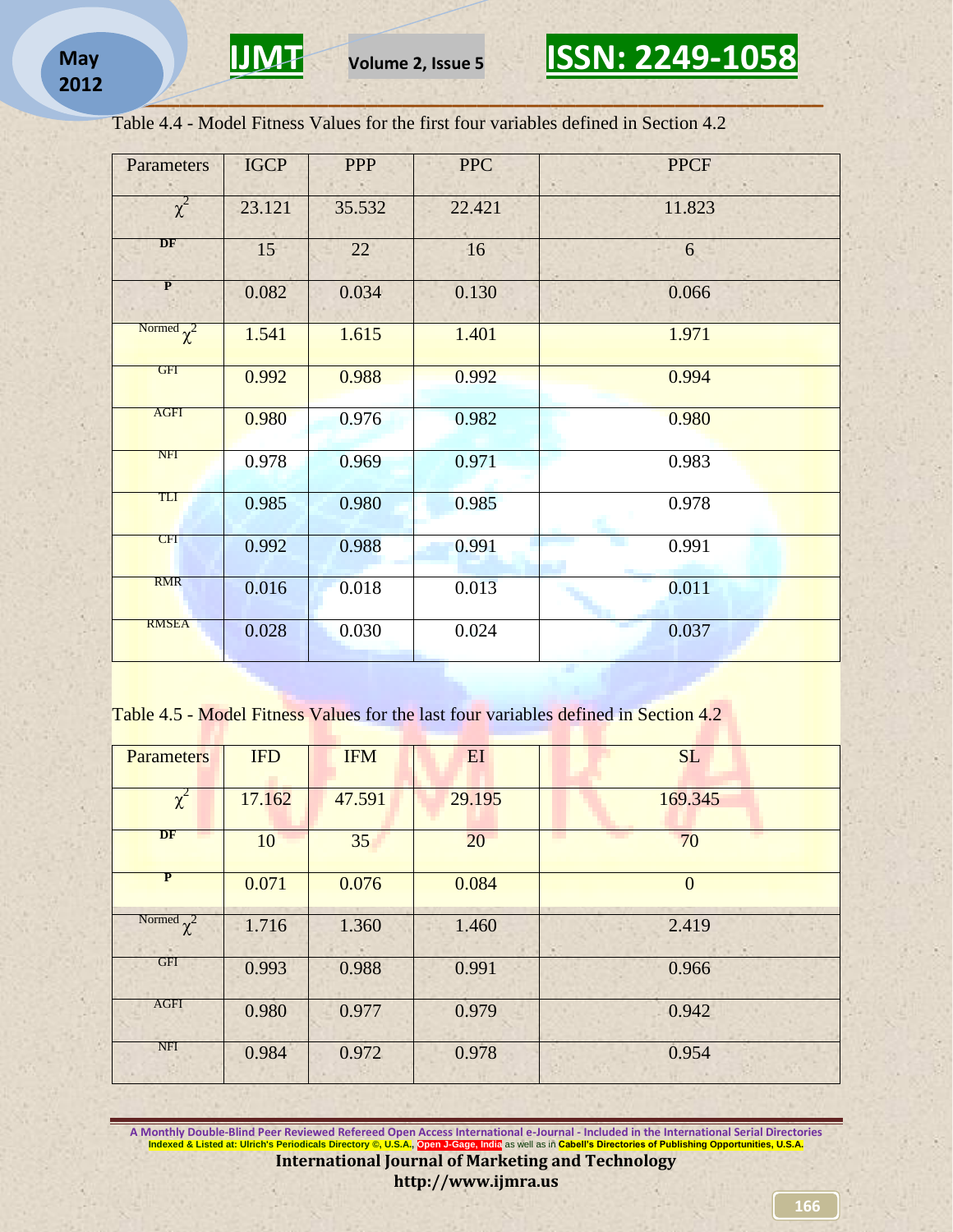

| <b>START</b> |       |       |       | . .<br><b>Carl Street</b> |
|--------------|-------|-------|-------|---------------------------|
| TLI          | 0.986 | 0.988 | 0.987 | 0.958                     |
| <b>CFI</b>   | 0.993 | 0.977 | 0.993 | 0.972                     |
| RMR          | 0.015 | 0.013 | 0.013 | 0.022                     |
| <b>RMSEA</b> | 0.032 | 0.023 | 0.026 | 0.045                     |

Table 4.6 Standardized Regression Weights: (Group number 1 - Default model)

|                      | Variables in the Research Model | <b>Estimated Regression Weights</b> |
|----------------------|---------------------------------|-------------------------------------|
| $igcp \leftarrow$    | total                           | .735                                |
| $ppp \leftarrow -$   | total                           | .808                                |
| $ppc \leftarrow -$   | total                           | .810                                |
| $ppcf \leftarrow -$  | total                           | .496                                |
| $ifcd \leftarrow$    | total                           | .705                                |
| $ifcm \leftarrow$ -- | total                           | .681                                |
| $EI$ <---            | total                           | .771                                |
| $SL \leftarrow$      | total                           | .578                                |
|                      |                                 |                                     |

The model of Purchase Intention (PI) can be expressed in the form of the following equation:

**PI= 0.735 IGGP + 0.808 PPP + 0.810 PPC + 0.496 PPCF +0.705 IFCD + 0.681 IFCM + 0.771 EI + 0.578 SL**

**A Monthly Double-Blind Peer Reviewed Refereed Open Access International e-Journal - Included in the International Serial Directories Indexed & Listed at: Ulrich's Periodicals Directory ©, U.S.A., Open J-Gage, India** as well as in **Cabell's Directories of Publishing Opportunities, U.S.A. International Journal of Marketing and Technology http://www.ijmra.us**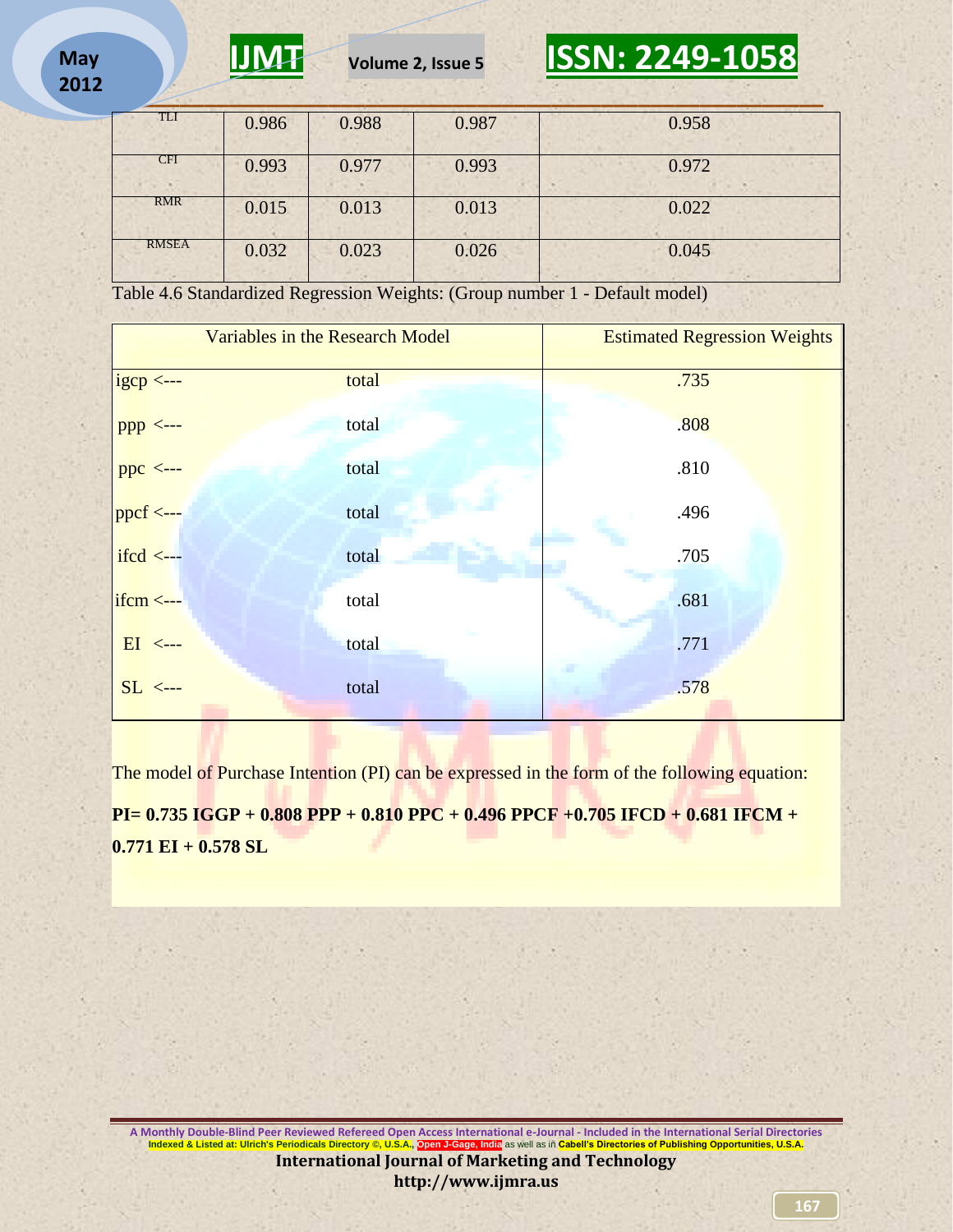



**4.5 Diagrammatic Representation of the Validated Theoretical Model (Structural Equation Modeling - CFA)** 



### **4.6 Parameters and Areas Identified for Further Research**

The researcher summarizes the areas and parameters, based on his secondary literature analysis and primary data through the depth interview of car customers, dealers and car financing agencies.

**A Monthly Double-Blind Peer Reviewed Refereed Open Access International e-Journal - Included in the International Serial Directories Indexed & Listed at: Ulrich's Periodicals Directory ©, U.S.A., Open J-Gage, India** as well as in **Cabell's Directories of Publishing Opportunities, U.S.A. International Journal of Marketing and Technology http://www.ijmra.us**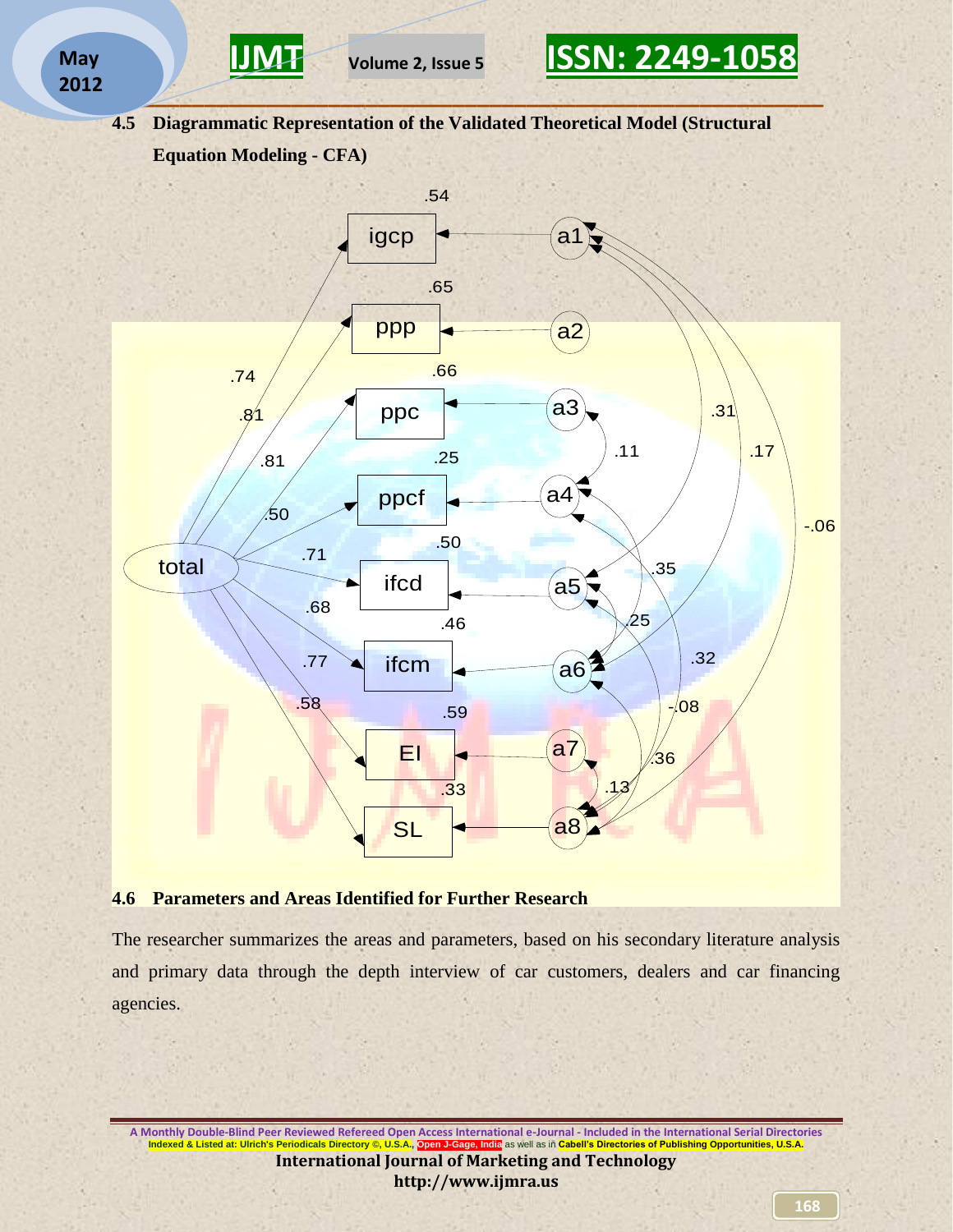1) Small car market is becoming prominent in the state due to its limited road and parking space availability. Many of the major players in the market have launched their small car variant in the market, enthused by the excellent response elicited by Tata"s Nano car.

**\_\_\_\_\_\_\_\_\_\_\_\_\_\_\_\_\_\_\_\_\_\_\_\_\_\_\_\_\_\_\_\_\_\_\_\_\_\_\_\_\_\_\_\_\_\_\_\_\_\_\_\_\_\_\_\_\_\_** 

- 2) Middle level segments Sedan and Higher Sedan executive models are really growing and gaining momentum in the state
- 3) Customer focus is a major differentiator in the passenger car industry, wherein the customer looks for personalized care for his after sales service with the manufacturer / distributor.
- 4) Since there is a major percentage of commoditization in the automobile industry, due to the many choices of brands available immediately, manufacturers have to look internally, if there are making enough growth in the industry, whether it is due to their incompetence or reduced levels of customer satisfaction.
- 5) For the youth, who is on the move, peer group is the greatest influencing factor, of their car purchase decision.
- 6) Irani (2010) argues that for the middle class customers, who seek to enhance their ego, are finding themselves increasing being influenced by their children, who are well informed about the rapid technological changes happening in the auto car segment.
- 7) Irani (2010) further argues that In a highly competitive and technology driven car market, differentiation based on traditional parameters such as engine, performance and power, is giving way to comfort in driving, interior and exterior design and the like**.**
- 8) As reported by Jacob and Khan (2010), there is substantial proportion of women car buyers, which has increased three fold in the recent years. Companies have started to dig deep into the Indian women's psyche and attention for details. Marketers may need to look at the needs of women customers, who are increasingly growing in the segment. There is also a substantial influence of women in the car purchase decision of the family. The trend has replicated in the State of Kerala as well, where we can see many women driving the car in the city and towns.

**A Monthly Double-Blind Peer Reviewed Refereed Open Access International e-Journal - Included in the International Serial Directories Indexed & Listed at: Ulrich's Periodicals Directory ©, U.S.A., Open J-Gage, India** as well as in **Cabell's Directories of Publishing Opportunities, U.S.A. International Journal of Marketing and Technology http://www.ijmra.us**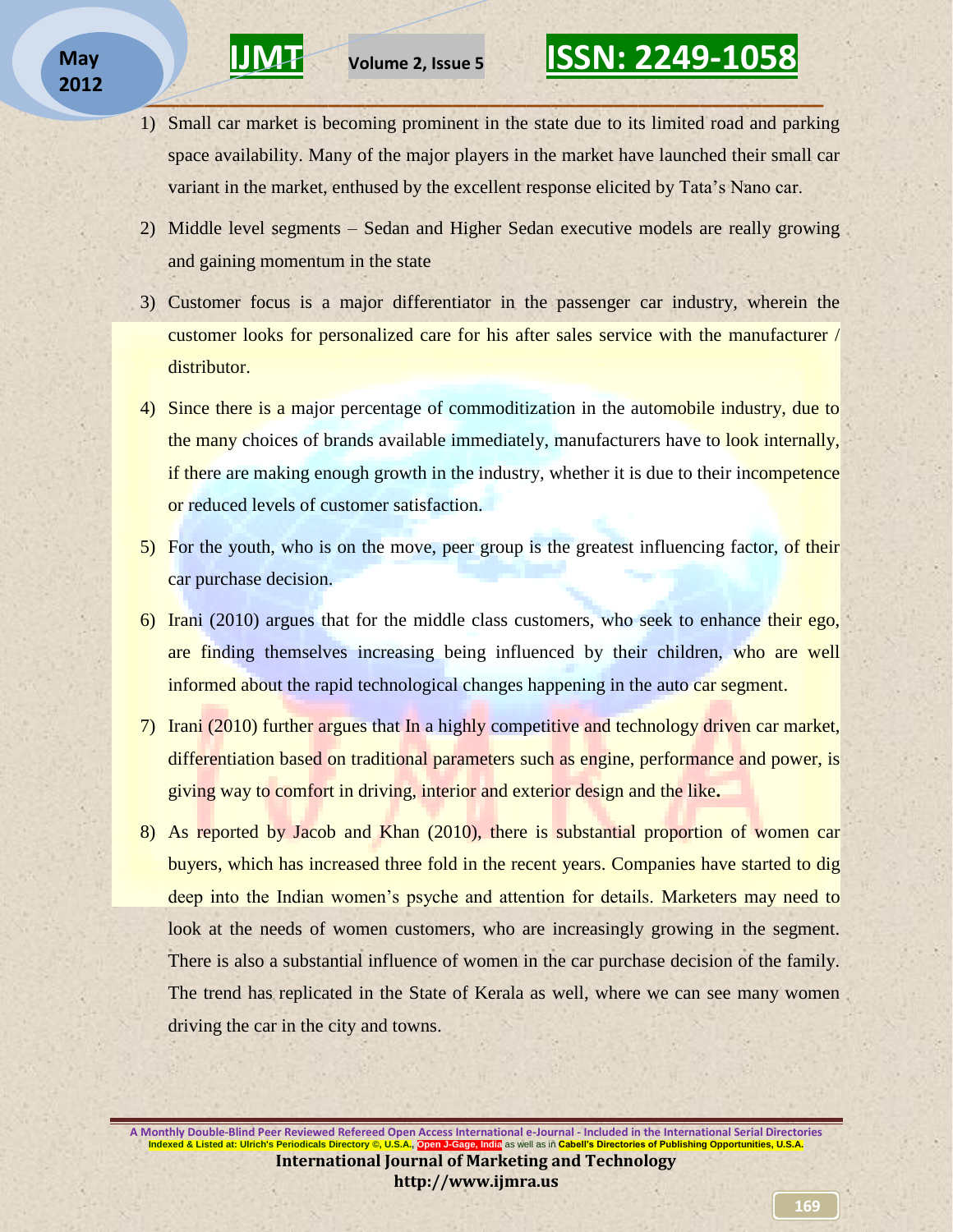9) Car makers have woken up to the new reality of internet providing a key role in their marketing and communication strategies. Internet has witnessed increased brand building efforts by car companies over the past few years.

**\_\_\_\_\_\_\_\_\_\_\_\_\_\_\_\_\_\_\_\_\_\_\_\_\_\_\_\_\_\_\_\_\_\_\_\_\_\_\_\_\_\_\_\_\_\_\_\_\_\_\_\_\_\_\_\_\_\_** 

### **5 Conclusion:**

As in other industries, the scenario in domestic Indian Automobile Industry is quite different from the Global Automobile Industry. The industry actually developed in two clear stages - .the Maruti era (1983 on wards) and the post-liberalization era (1992 onwards). Compared to the global automobile sector, where substantial research has been done, very little empirical research has been conducted on the Indian automobile industry. Moreover, no organized study has been conducted in the area of passenger car industry, with specific reference to the State of Kerala. Kerala State is well known for its consumerism, due to the higher purchasing power, very high literacy rate and inflow of foreign money into the State, from the huge number of people of the State working in US, Europe, Australia, and other Asian and Gulf counties. With many car manufacturers launching their product in the Kerala state, the study will definitely benefit the stakeholders of car manufacturers, dealers, financing agencies, to formalize and strategize their policies towards an effective marketing strategy. The parameters developed in this paper and the model which has been conceptualized, would be further studied and tested through an extensive research and quantitative analysis, for data analysis, interpretations and recommendations.

### **6 References:**

- Ajit (2009, February 16), Car financing: Pubic sector banks are smarter, *Malayala Manorama,* p. *7*.
- Ball, D., Simo~es-Coelho, P., & Macha´s, A. (2004), The role of communication and trust in explaining customer loyalty: an extension to the ECSI model, European Journal of Marketing, Vol. 38 Nos 9/10, pp. 1272-93.

**A Monthly Double-Blind Peer Reviewed Refereed Open Access International e-Journal - Included in the International Serial Directories Indexed & Listed at: Ulrich's Periodicals Directory ©, U.S.A., Open J-Gage, India** as well as in **Cabell's Directories of Publishing Opportunities, U.S.A. International Journal of Marketing and Technology http://www.ijmra.us**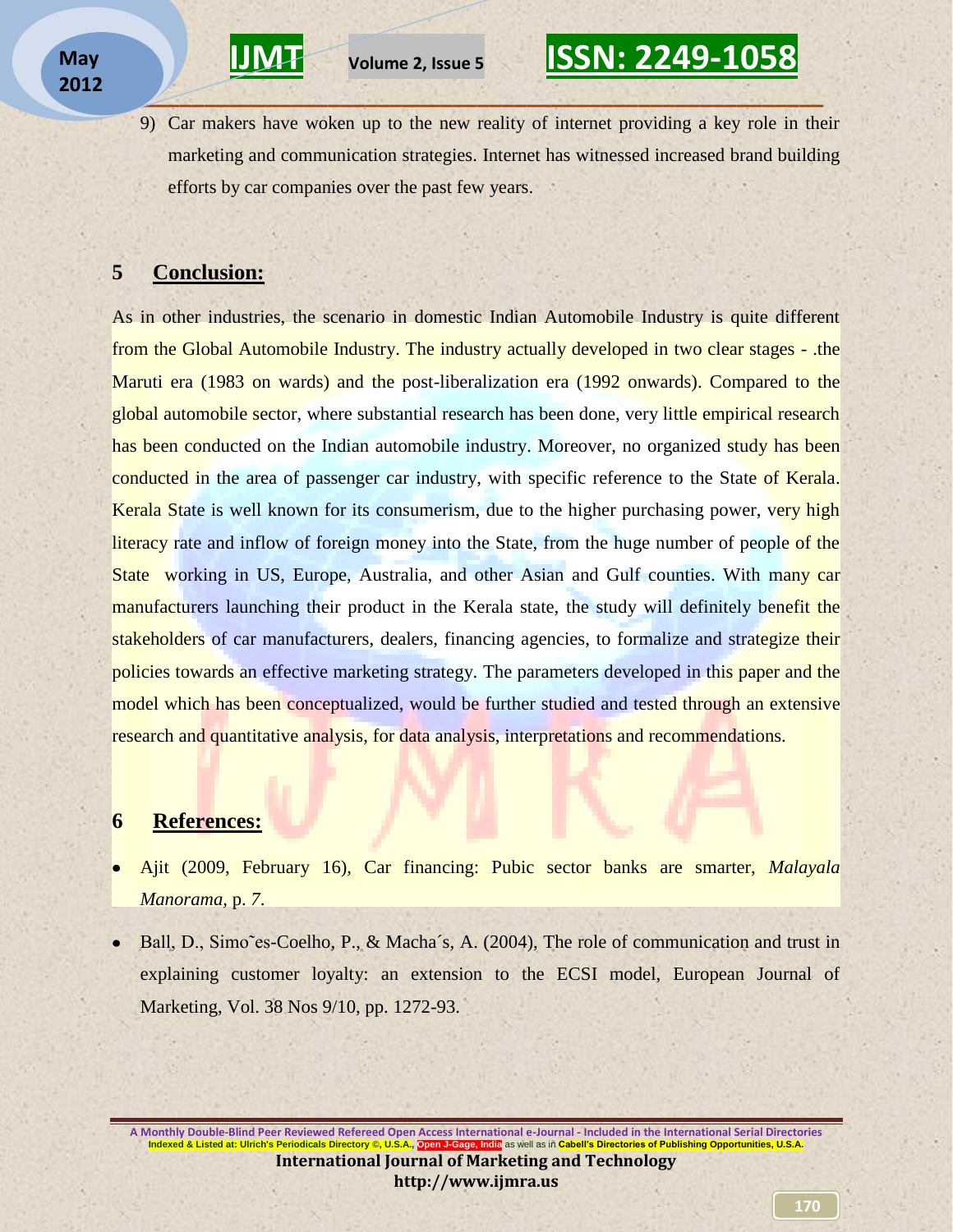### **May 2012**

Bowen, J., & Shoemaker, S. (1998), Loyalty: a strategic commitment, Cornell Hotel and  $\bullet$ Restaurant Administration Quarterly, Vol. 2, February, pp. 12-25.

**\_\_\_\_\_\_\_\_\_\_\_\_\_\_\_\_\_\_\_\_\_\_\_\_\_\_\_\_\_\_\_\_\_\_\_\_\_\_\_\_\_\_\_\_\_\_\_\_\_\_\_\_\_\_\_\_\_\_** 

- Chaudhuri, Arjun & Holbrook, Morris B. (2001), The Chain of Effects from Brand Trust and Brand Affect to Brand Performance: The Role of Brand Loyalty, Journal of Marketing, Vol. 65 No. 2, pp. 81-93.
- Chojnacki, K. (2000), Relationship Marketing at Volkswagen in Hennig Thurau, T and Hansen, U. (Eds), Relationship Marketing: Gaining Competitive Advantage through Customer Satisfaction and Customer Retention, Springer, Berlin, pp. 49-59.
- Ewing, Michael, T. (2000), Brand and Retail Loyalty: Past behaviour and future intentions, Journal of Product and Brand Management, Vol. 9 No. 2, pp. 120-127.
- Ferber, R. (1977), Selected [aspects of consumer behaviour: a summary from the perspective](http://web.ebscohost.com/ehost/viewarticle?data=dGJyMPPp44rp2%2fdV0%2bnjisfk5Ie45PFIsKa0SrWk63nn5Kx95uXxjL6nrUmzpbBIrq%2beTrimtFKyrZ5Zy5zyit%2fk8Xnh6ueH7N%2fiVauqt0i2qbNMsKukhN%2fk5VXj5KR84LPqkOac8nnls79mpNfsVcfJ0lmvqa5Kt6qxPuTl8IXf6rt%2b8%2bLqjOPu8gAA&hid=102)  [of different disciplines,](http://web.ebscohost.com/ehost/viewarticle?data=dGJyMPPp44rp2%2fdV0%2bnjisfk5Ie45PFIsKa0SrWk63nn5Kx95uXxjL6nrUmzpbBIrq%2beTrimtFKyrZ5Zy5zyit%2fk8Xnh6ueH7N%2fiVauqt0i2qbNMsKukhN%2fk5VXj5KR84LPqkOac8nnls79mpNfsVcfJ0lmvqa5Kt6qxPuTl8IXf6rt%2b8%2bLqjOPu8gAA&hid=102) University Of Illinois, Urbana-champaign.
- Fitzell, P. (1998), The Explosive Growth of Private Labels in North America, New York: Global Books.
- Foxall, Gordon, R., & Goldsmith, Ronald E. (1989), Personality and consumer research: Another look, Journal of marketing research, Vol. 30, pp. 111-125.
- Garbarino, E., & Johnson, M.S. (1999), The different roles of satisfaction, trust, and commitment in customer relationships, Journal of Marketing, Vol. 63, pp. 70-87.
- Goodwin, C. & Smith, K.L. (1990), Courtesy and friendliness: conflicting goals for the service provider?, The Journal of Services Marketing, Vol. 4 No. 1, pp. 5-20.
- Herrmann, Andreas, Xia, Lan, Monroe, Kent, B., & Huber, Frank (2007), The influence of price fairness on customer satisfaction: an empirical test in the context of automobile purchases, Journal of Product & Brand Management, Vol. 16 No. 1, pp. 49–58.
- Hill D. (2003), Why they buy (consumer behaviour), Across the Board, Vol. 40 No 6
- Huber, Frank & Herrmann, Andreas (2001), Achieving brand and dealer loyalty: the case of the automotive industry, The International Review of Retail, Distribution and Consumer Research, Vol. [11](http://www.informaworld.com/smpp/title~content=t713735234~db=all~tab=issueslist~branches=11#v11) No. [2, p](http://www.informaworld.com/smpp/title~content=g713770587~db=all)p. 97-122.

**A Monthly Double-Blind Peer Reviewed Refereed Open Access International e-Journal - Included in the International Serial Directories<br>Indexed & Listed at: Ulrich's Periodicals Directory © U.S.A. Open LGage, India as well a I. Open J-Gage, India as well as in Cabell's Directories of Publishing Opportunities, U.S.A. International Journal of Marketing and Technology http://www.ijmra.us**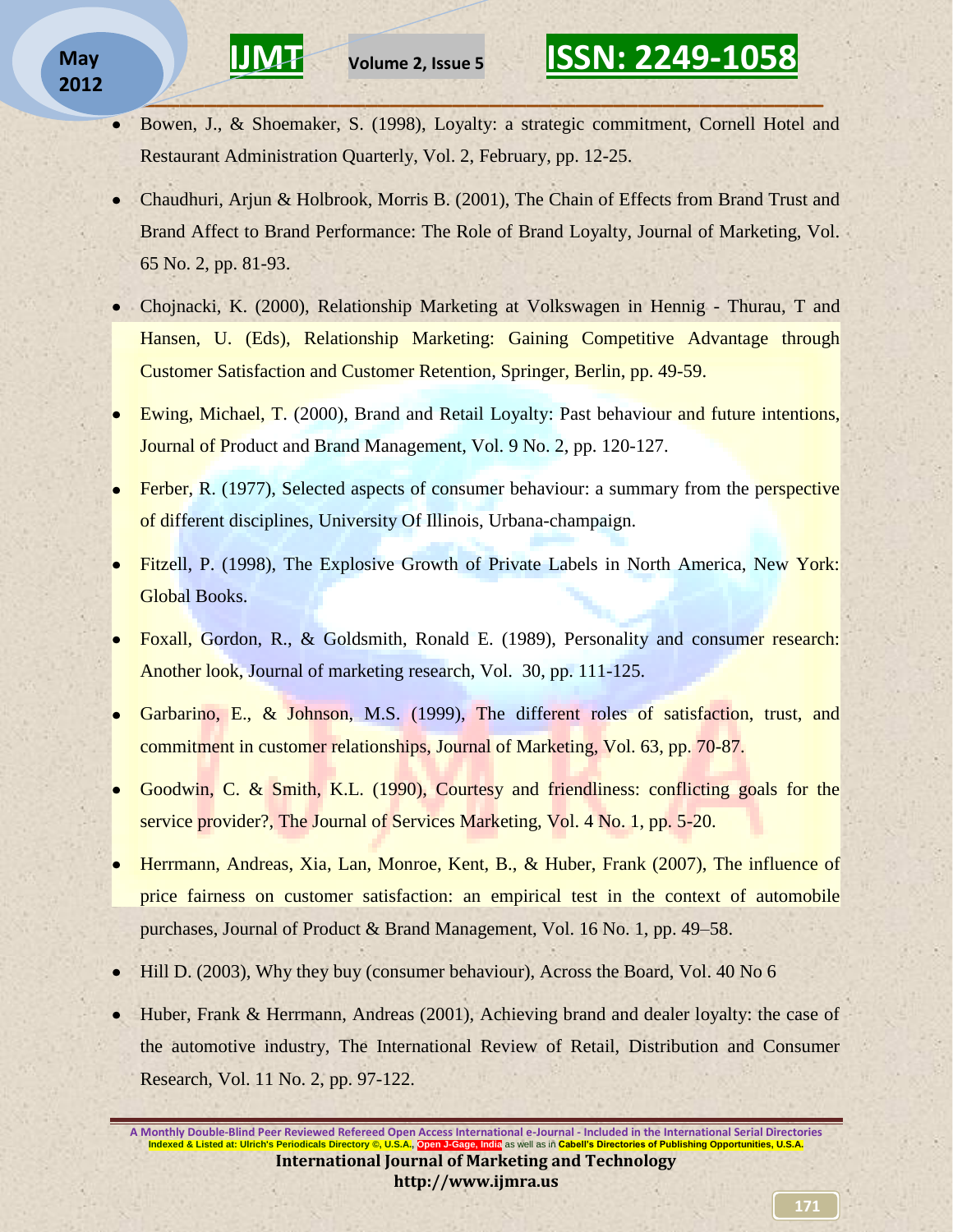### **May 2012**

Illingworth, J.D. (1991), Relationship marketing: pursuing the perfect person-to-person  $\bullet$ relationship, Journal of Service Marketing, Vol. 5 No. 4, pp. 49-52.

**\_\_\_\_\_\_\_\_\_\_\_\_\_\_\_\_\_\_\_\_\_\_\_\_\_\_\_\_\_\_\_\_\_\_\_\_\_\_\_\_\_\_\_\_\_\_\_\_\_\_\_\_\_\_\_\_\_\_** 

- Irani, Delshad (2010, May 19), What is more important while buying a car: what is on the hood or what is under it? The Economic Times, p. 23.
- Jacob, Sara & Khan, Sobia (2010, May 25), Designed for the women today, The Economic Times, p. 12
- Keller, K.L. (1993), Conceptualizing, measuring, and managing customer-based brand equity, Journal of Marketing, Vol. 57, January, pp. 1-22
- Kotwal, Shapur (2009, February, 12), The automobile segment is all poised for steady growth", Auto Focus, The Hindu, pp. 5.
- Kumar, Jeevan, A. (2009, February 16), Clouds recede from the car market, Malayala Manorama, p. 9
- Lau, Geok Theng & Lee, Sook Han (1999), Consumers' Trust in a Brand and the Link to Brand Loyalty, Journal of Market Focused Management, Vol. 4, pp. 341–370.
- Liu, Dongyan & Bai, Xuan (2008), Car Purchasing Behaviour in Beijing: An Empirical Investigation, Umea School of Business and Economics, University of Umea, Thesis paper pp. 10-17.
- Luis, Casal $\tilde{A}$ , Carlos, Flavi $\tilde{A}$ ;  $\alpha$  Miguel, Guinal $\tilde{A}$ u, (2007), The impact of participation in virtual brand communities on consumer trust and loyalty: the case of free software, [Online](javascript:__doLinkPostBack()  [Information Review,](javascript:__doLinkPostBack() Vol. 31 No. 6, pp. 775-792.
- Malayala Manorama (2008, November 28), Malayali consumers like low priced and high priced cars, Malayala Manorama, p. 7.
- Mukherjee, Avinandan & Sastry, Trilochan (1996), Recent Developments and Future Prospects in the Indian Automotive Industry, Indian Institute of Management, Ahmedabad, India
- Newman, J.W., & Werbel, R.A. (1973), Multivariate analysis of brand loyalty for major household appliances, Journal of Marketing Research, Vol. 10 No. 4, pp. 404-9.

**A Monthly Double-Blind Peer Reviewed Refereed Open Access International e-Journal - Included in the International Serial Directories Indexed & Listed at: Ulrich's Periodicals Directory ©, U.S. International Journal of Marketing and Technology http://www.ijmra.us**